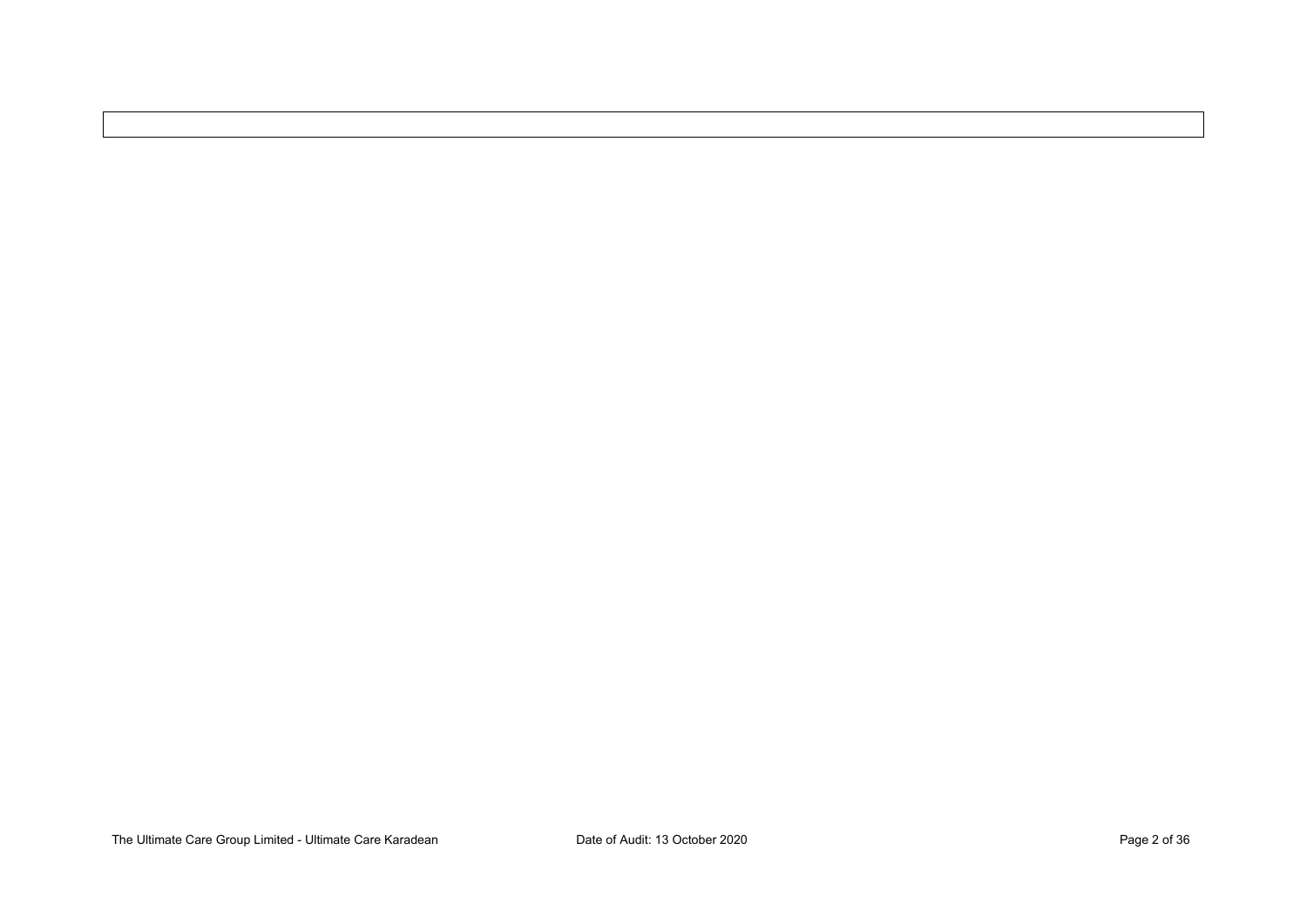# **Executive summary of the audit**

#### **Introduction**

This section contains a summary of the auditors' findings for this audit. The information is grouped into the six outcome areas contained within the Health and Disability Services Standards:

- consumer rights
- organisational management
- continuum of service delivery (the provision of services)
- safe and appropriate environment
- restraint minimisation and safe practice
- infection prevention and control.

As well as auditors' written summary, indicators are included that highlight the provider's attainment against the standards in each of the outcome areas. The following table provides a key to how the indicators are arrived at.

#### **Key to the indicators**

| <b>Indicator</b> | <b>Description</b>                                                                                                                        | <b>Definition</b>                                                                       |
|------------------|-------------------------------------------------------------------------------------------------------------------------------------------|-----------------------------------------------------------------------------------------|
|                  | Includes commendable elements above the required<br>levels of performance                                                                 | All standards applicable to this service fully attained with<br>some standards exceeded |
|                  | No short falls                                                                                                                            | Standards applicable to this service fully attained                                     |
|                  | Some minor shortfalls but no major deficiencies and<br>required levels of performance seem achievable without<br>extensive extra activity | Some standards applicable to this service partially<br>attained and of low risk         |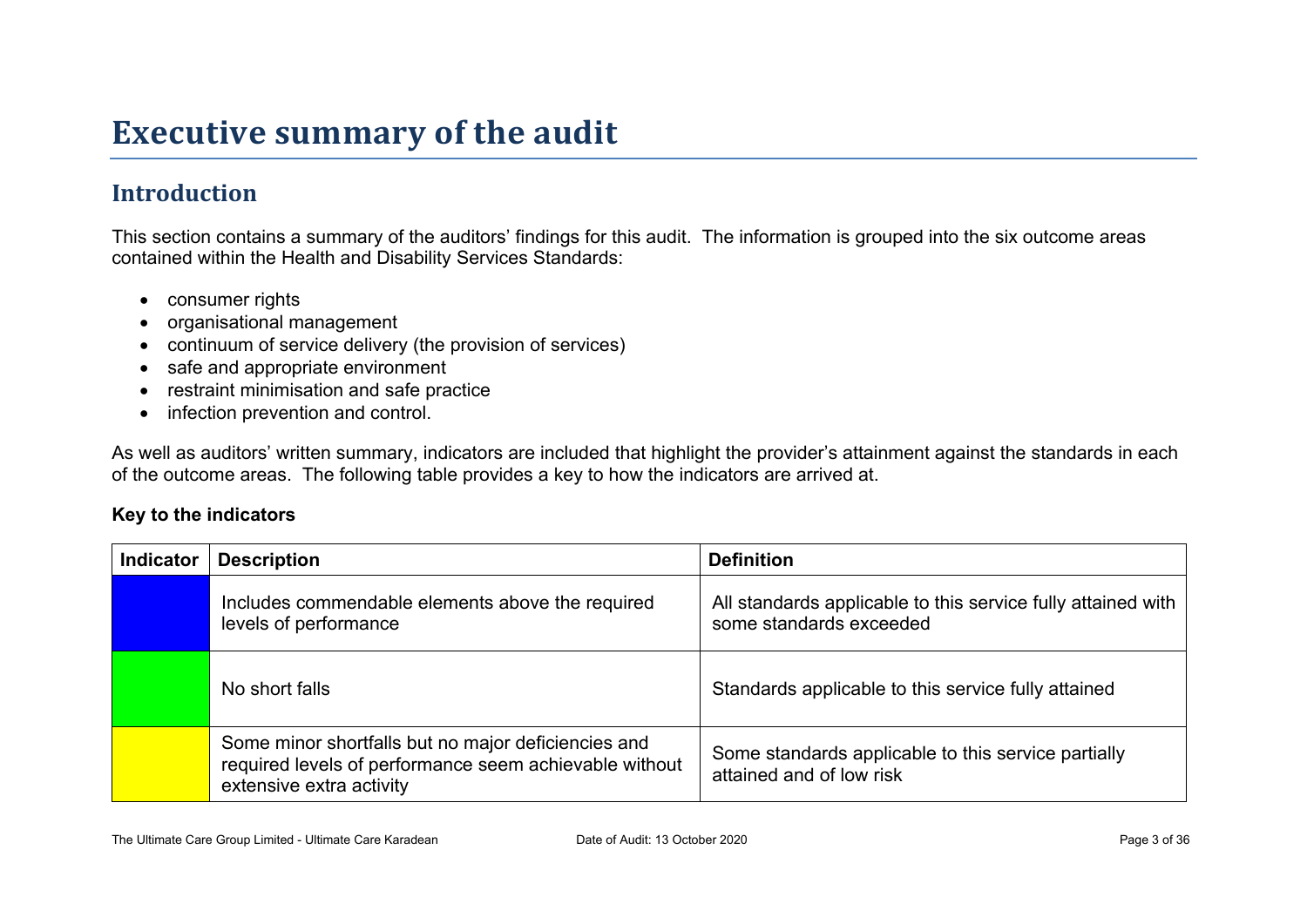| <b>Indicator</b> | <b>Description</b>                                                                              | <b>Definition</b>                                                                                                               |
|------------------|-------------------------------------------------------------------------------------------------|---------------------------------------------------------------------------------------------------------------------------------|
|                  | A number of shortfalls that require specific action to<br>address                               | Some standards applicable to this service partially<br>attained and of medium or high risk and/or unattained<br>and of low risk |
|                  | Major shortfalls, significant action is needed to achieve<br>the required levels of performance | Some standards applicable to this service unattained<br>and of moderate or high risk                                            |

#### **General overview of the audit**

Ultimate Care Karadean can provide care for up to 53 residents and is certified to provide rest home, hospital and residential disability services. There were 46 residents at the facility on the first day of the audit.

This certification audit was conducted against the Health and Disability Services Standards and the service contracts with the district health board.

The audit process included review of policies and procedures, review of resident and staff files, observations and interviews with families, residents, management, staff and a general practitioner.

Areas identified as requiring improvement relate to: management of quality and risk systems, including the development and implementation of corrective actions; neurological assessments post-falls; prompt response to call bells; interRAI assessments and care planning; preventative maintenance of the facility to ensure residents' safety; and infection control education.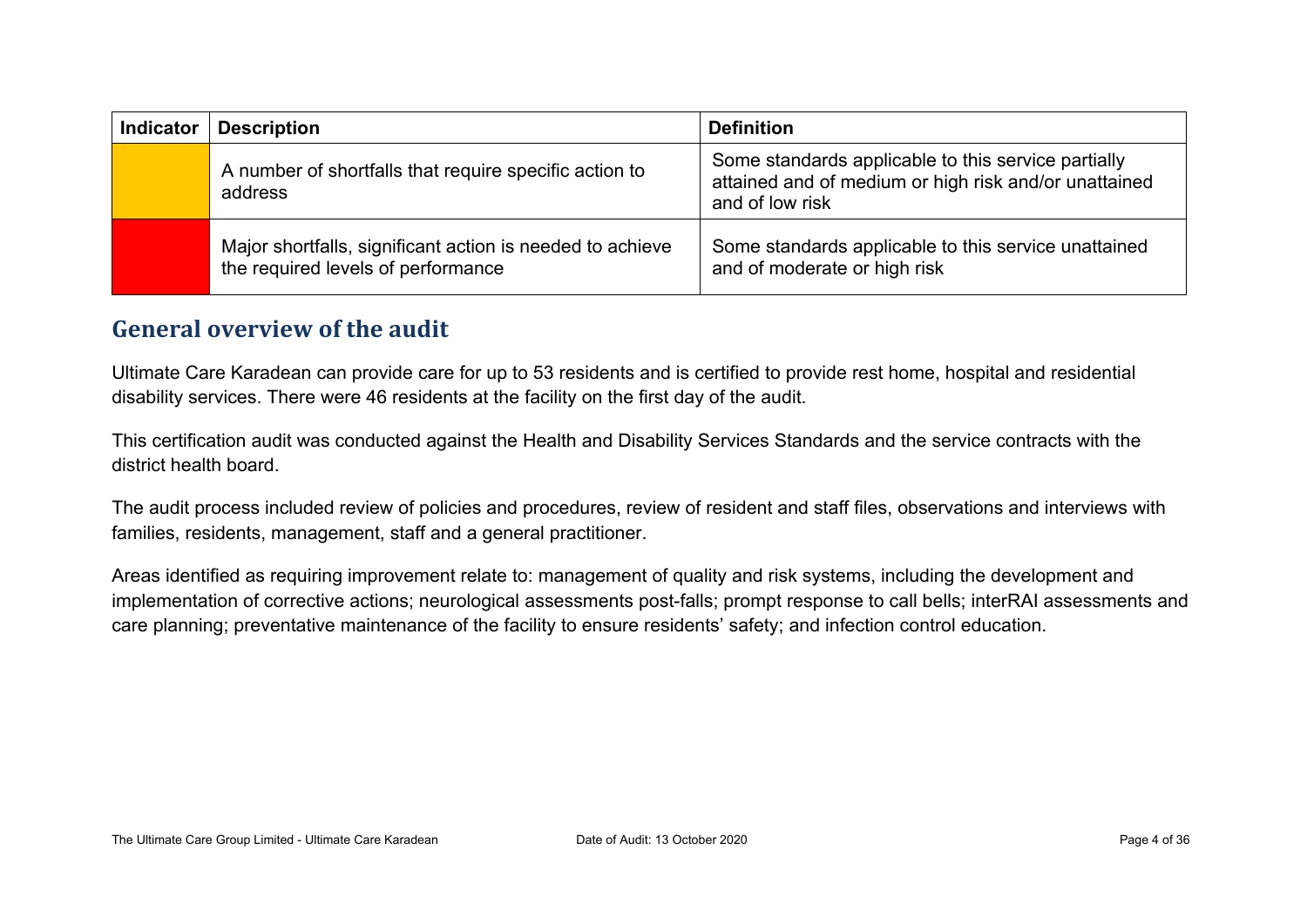#### **Consumer rights**

| Includes 13 standards that support an outcome where consumers receive safe services of an<br>appropriate standard that comply with consumer rights legislation. Services are provided in a<br>manner that is respectful of consumer rights, facilities, informed choice, minimises harm and<br>acknowledges cultural and individual values and beliefs. |  | Standards applicable<br>to this service fully<br>attained. |
|---------------------------------------------------------------------------------------------------------------------------------------------------------------------------------------------------------------------------------------------------------------------------------------------------------------------------------------------------------|--|------------------------------------------------------------|
|---------------------------------------------------------------------------------------------------------------------------------------------------------------------------------------------------------------------------------------------------------------------------------------------------------------------------------------------------------|--|------------------------------------------------------------|

Ultimate Care Karadean residents and families are informed of the Health and Disability Commissioner's Code of Health and Disability Services Consumers' Rights and rights to advocacy on admission and during ongoing service delivery.

Staff demonstrate an understanding of residents' rights and this knowledge is incorporated into the daily cares provided. Residents and families confirmed that residents are treated with respect and receive services in a manner that considers their dignity, privacy and independence.

Residents have their needs met in a manner that respects their cultural values and beliefs, including residents who identify themselves as Māori.

Policies are in place to ensure residents are free from discrimination, abuse and neglect.

There are systems and processes in place to support an environment that is conductive to open communication between staff, residents and families. Informed consent is practised, and written consent is gained when required. The facility supports regular meetings between residents and advocates. Links with family and the community are encouraged and maintained, including for young people with disabilities.

There is a policy in place to manage complaints that conforms to the Code of Health and Disability Services Consumers' Rights and is implemented.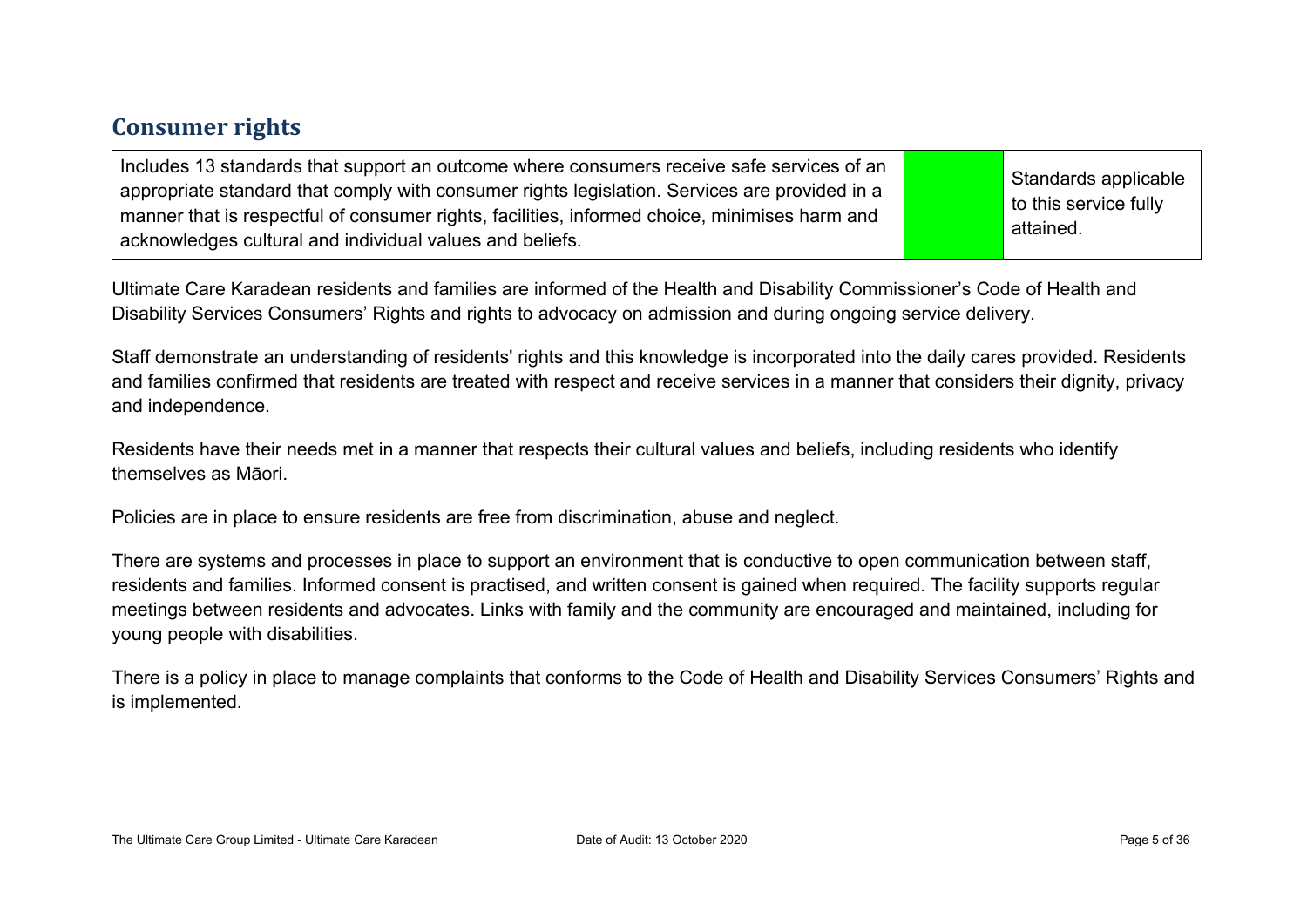#### **Organisational management**

Includes 9 standards that support an outcome where consumers receive services that comply with legislation and are managed in a safe, efficient and effective manner.

Some standards applicable to this service partially attained and of medium or high risk and/or unattained and of low risk.

The organisation's mission statement and vision are documented and displayed in the facility. The service has current business plan and quality and risk management plan in place. The Ultimate Care Group executive team provides governance to the facility.

An experienced and suitably qualified roving manager ensured management of the facility until a new manager with both clinical leadership and management qualifications was appointed. A clinical services manager oversees the clinical and care services in the facility. A regional clinical lead and regional manager support the facility managers in their roles.

The quality and risk management systems include: internal audits; monitoring of clinical indicators; complaints management; resident satisfaction surveys; and incident/accident management.

The human resource policies are implemented in relation to recruitment and orientation. Staffing rosters meet contract requirements. Staff are allocated to support residents as per their individual needs.

Information management systems ensure secure management of resident and staff data.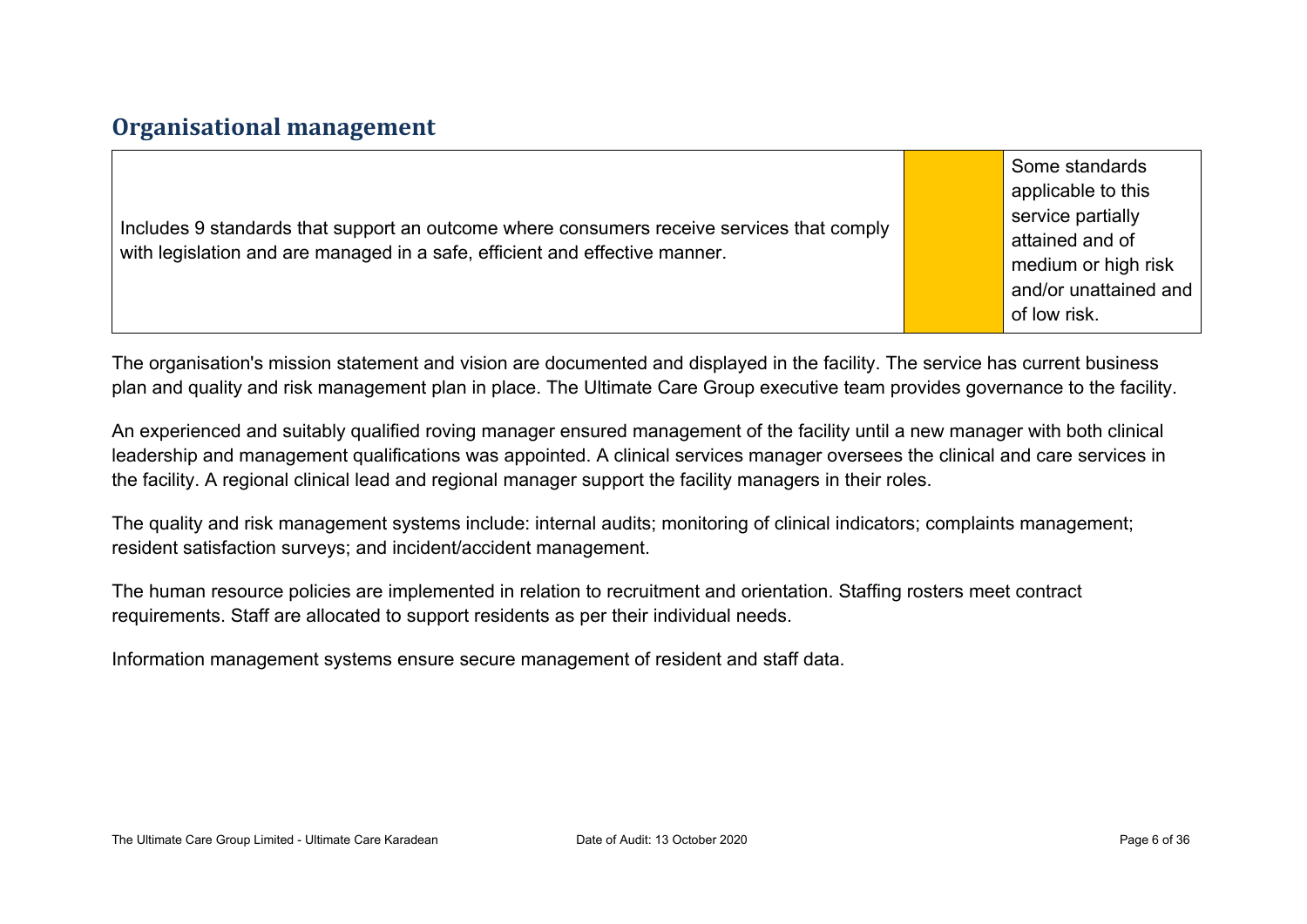#### **Continuum of service delivery**

Includes 13 standards that support an outcome where consumers participate in and receive timely assessment, followed by services that are planned, coordinated, and delivered in a timely and appropriate manner, consistent with current legislation.

Some standards applicable to this service partially attained and of medium or high risk and/or unattained and of low risk.

Residents' entry into the service is managed with the required pre-admission assessments and the relevant information provided to the potential resident/family.

A registered nurse completes the initial nursing assessment of the resident on their admission to the facility. An initial medical assessment is conducted by the general practitioner within the required timeframe.

Residents' care plans are individualised and based on a comprehensive range of information triggered by interRAI assessments. Short-term care plans are documented for acute problems that arise.

Residents' clinical records, interview with staff, residents and family evidenced that care provided meets the needs of residents.

The planned activity programme provides residents with a variety of individual and group activities and maintains their links with the community.

Residents' referrals to other external specialities occurs as required.

A medication management system is implemented to comply with legislation, protocols, and guidelines. Medicines are administered by staff who are deemed competent to do so. Residents who self-administer medicines do so according to policy and guidelines.

The food service operates under a current food control plan and meets the nutritional needs of the residents.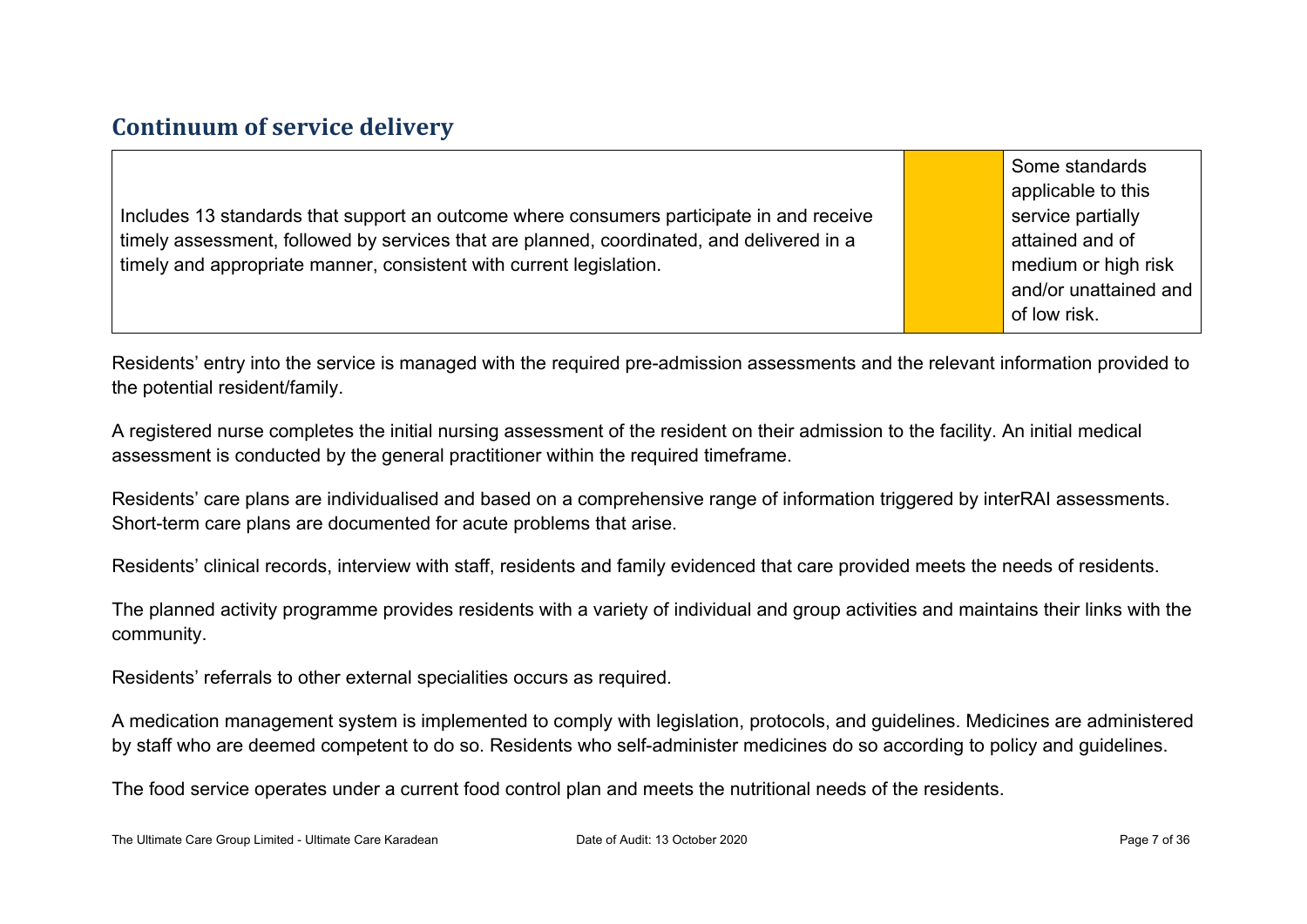#### **Safe and appropriate environment**

Includes 8 standards that support an outcome where services are provided in a clean, safe environment that is appropriate to the age/needs of the consumer, ensure physical privacy is maintained, has adequate space and amenities to facilitate independence, is in a setting appropriate to the consumer group and meets the needs of people with disabilities.

Some standards applicable to this service partially attained and of medium or high risk and/or unattained and of low risk.

There is a current building warrant of fitness. Waste and hazardous substances are managed safely. Staff use protective equipment and clothing where required.

Occupied resident areas are light, ventilated and maintained at a comfortable temperature.

Bedrooms, bathrooms and communal areas are of appropriate size to support the safe mobilisation of residents and the provision of cares. Several common spaces are available for residents' activities, social interactions, and private meetings. External gardens are accessible and offer shade and seating.

Three bedrooms are currently used for storage and would be refurbished if needed to be occupied.

Cleaning and on-site laundry services are provided seven days a week.

Security and emergency systems and equipment are in place with regular fire evacuation procedures completed.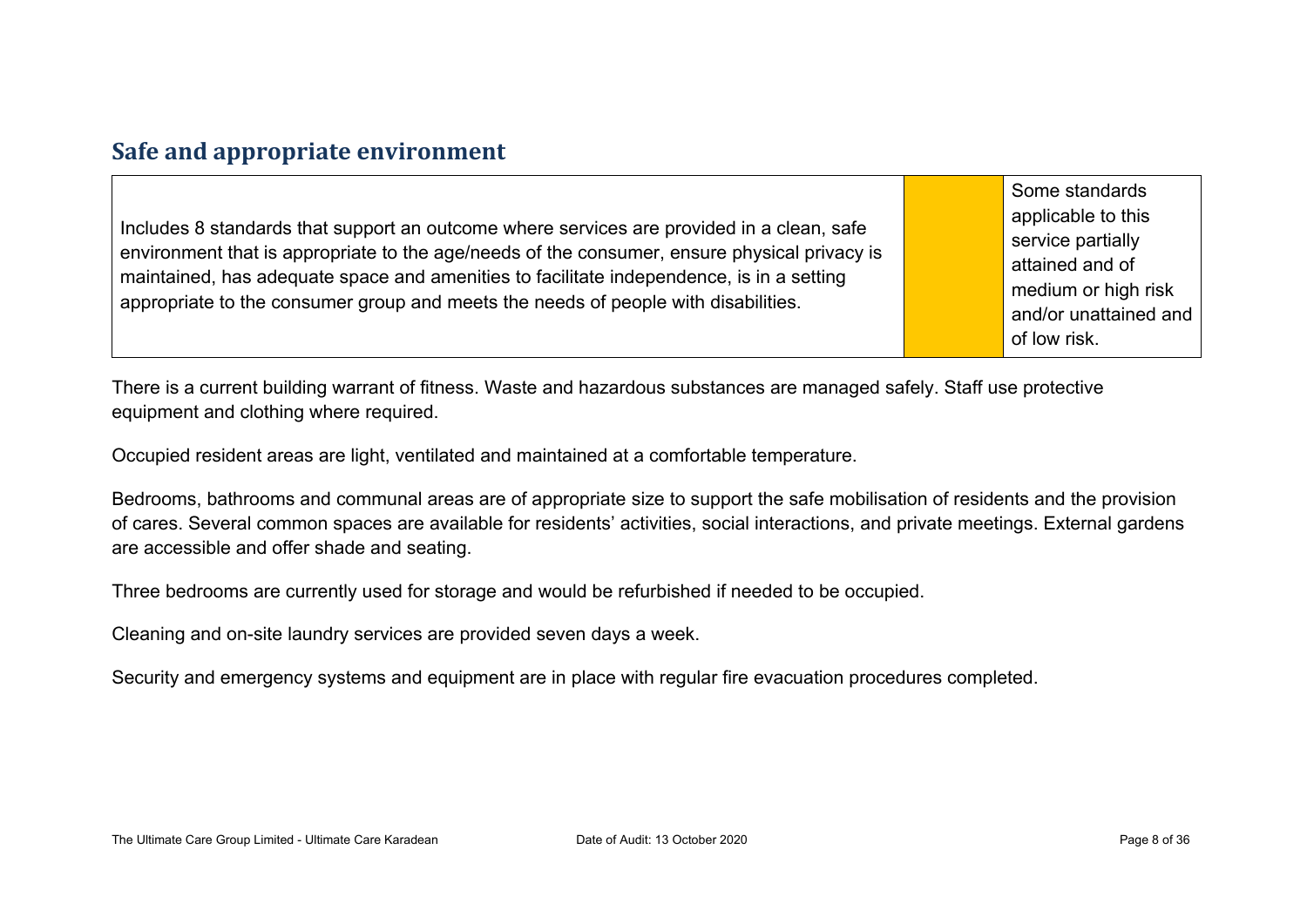#### **Restraint minimisation and safe practice**

|                                                                                   | Standards applicable          |
|-----------------------------------------------------------------------------------|-------------------------------|
| Includes 3 standards that support outcomes where consumers receive and experience | $\vert$ to this service fully |
| services in the least restrictive and safe manner through restraint minimisation. | attained.                     |

The service meets the requirements of this standard. There were no restraints or enablers in use during the audit.

#### **Infection prevention and control**

The infection control programme is appropriate for the size and complexity of the service. The infection control coordinator is responsible for the collation and reporting of infections and orientation and education of staff. There is a suite of infection control policies and guidelines to support practice. Information obtained through surveillance is used to determine infection control education within the facility. There has been one outbreak of norovirus in October 2019.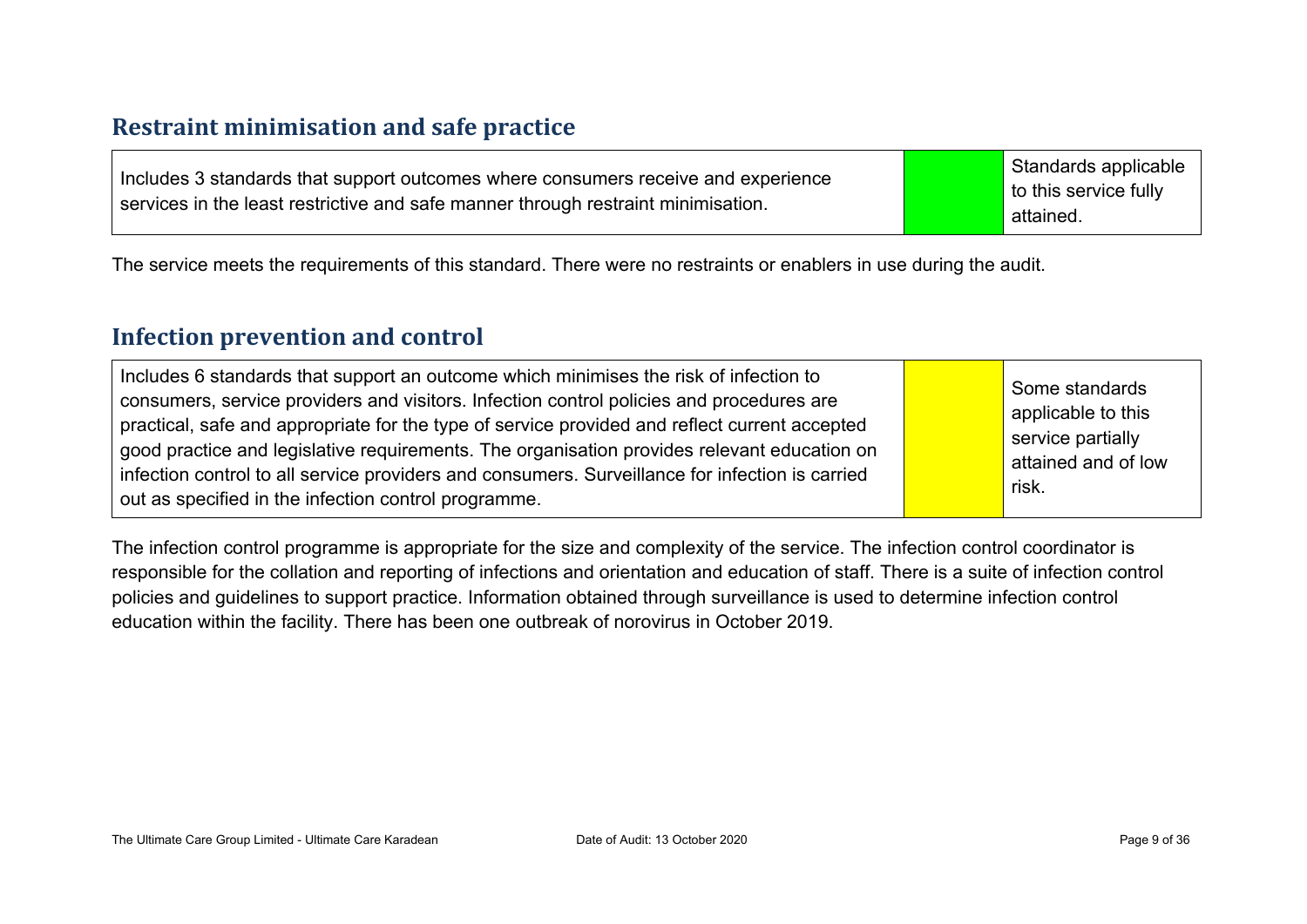### **Summary of attainment**

The following table summarises the number of standards and criteria audited and the ratings they were awarded.

| <b>Attainment</b><br>Rating | Continuous<br>Improvement<br>(Cl) | <b>Fully Attained</b><br>(FA) | <b>Partially</b><br><b>Attained</b><br><b>Negligible Risk</b><br>(PA Negligible) | <b>Partially</b><br><b>Attained Low</b><br><b>Risk</b><br>(PA Low) | <b>Partially</b><br><b>Attained</b><br><b>Moderate Risk</b><br>(PA Moderate) | <b>Partially</b><br><b>Attained High</b><br><b>Risk</b><br>(PA High) | <b>Partially</b><br><b>Attained Critical</b><br><b>Risk</b><br>(PA Critical) |
|-----------------------------|-----------------------------------|-------------------------------|----------------------------------------------------------------------------------|--------------------------------------------------------------------|------------------------------------------------------------------------------|----------------------------------------------------------------------|------------------------------------------------------------------------------|
| <b>Standards</b>            |                                   | 38                            |                                                                                  |                                                                    |                                                                              |                                                                      |                                                                              |
| Criteria                    |                                   | 85                            |                                                                                  |                                                                    |                                                                              |                                                                      |                                                                              |

| <b>Attainment</b><br>Rating | Unattained<br><b>Negligible Risk</b><br>(UA Negligible) | <b>Unattained Low</b><br><b>Risk</b><br>(UA Low) | Unattained<br><b>Moderate Risk</b><br>(UA Moderate) | <b>Unattained High</b><br><b>Risk</b><br>(UA High) | Unattained<br><b>Critical Risk</b><br>(UA Critical) |
|-----------------------------|---------------------------------------------------------|--------------------------------------------------|-----------------------------------------------------|----------------------------------------------------|-----------------------------------------------------|
| <b>Standards</b>            |                                                         |                                                  |                                                     |                                                    |                                                     |
| Criteria                    |                                                         |                                                  |                                                     |                                                    |                                                     |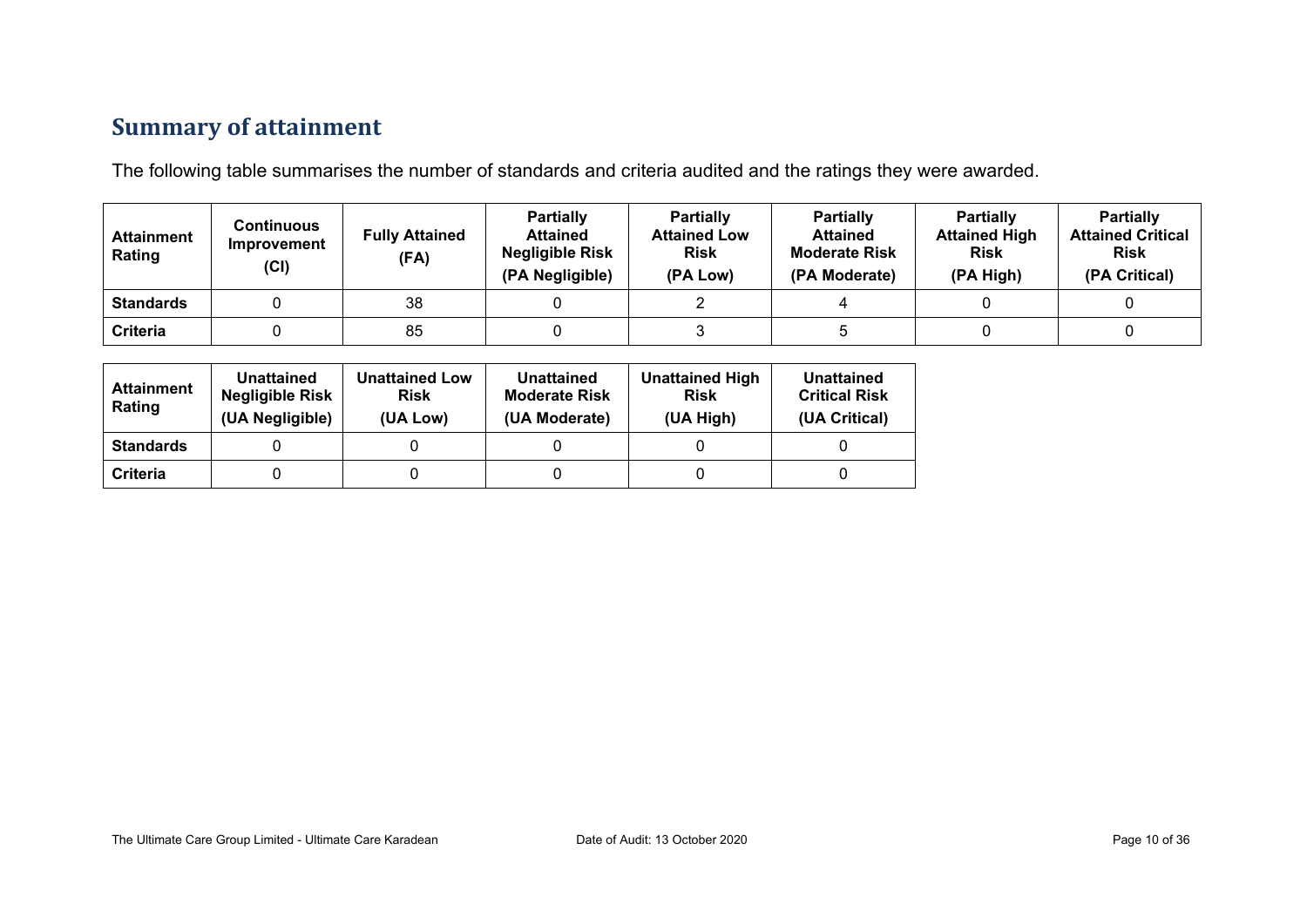# Attainment against the Health and Disability Ser vices Standar ds

The following table contains the results of all the standards assessed by the auditors at this audit. Depending on the services they provide, not all standards are relevant to all providers and not all standards are assessed at every audit.

Please note that Standard 1.3.3: Service Provision Requirements has been removed from this report, as it includes information specific to the healthcare of individual residents. Any corrective actions required relating to this standard, as a result of this audit, are retained and displayed in the next section.

For more information on the standards, please click [here](http://www.health.govt.nz/our-work/regulation-health-and-disability-system/certification-health-care-services/health-and-disability-services-standards).

|  | For more information on the different types of audits and what they cover please click here. |
|--|----------------------------------------------------------------------------------------------|
|  |                                                                                              |

| Standard with desired outcome                                                                                                                             | Attainment<br>Rating | Audit Evidence                                                                                                                                                                                                                                                                                                                                                                                                                                                                                                                                                                                                                                                                                                                                                                 |
|-----------------------------------------------------------------------------------------------------------------------------------------------------------|----------------------|--------------------------------------------------------------------------------------------------------------------------------------------------------------------------------------------------------------------------------------------------------------------------------------------------------------------------------------------------------------------------------------------------------------------------------------------------------------------------------------------------------------------------------------------------------------------------------------------------------------------------------------------------------------------------------------------------------------------------------------------------------------------------------|
| Standard 1.1.1: Consumer Rights During<br>Service Delivery<br>Consumers receive services in<br>accordance with consumer rights<br>legislation.            | FA                   | Ultimate Care Karadean (UC Karadean) has policies, procedures and processes in place to<br>meet its obligations in relation to the Code of Health and Disability Services Consumers' Rights<br>(the Code).<br>Staff receive education on the Code at orientation that was verified in training records.<br>Interviews with both clinical and non-clinical staff proved their understanding of the Code<br>requirements in practice.<br>Observed interactions between staff and residents evidenced services' provision and<br>communication that was respectful of residents' dignity, individuality and informed choices.<br>Chaplain interviewed confirmed that residents are supported to maintain their independence<br>and to practice their personal values and beliefs. |
| Standard 1.1.10: Informed Consent<br>Consumers and where appropriate their<br>$\geq 6$ @ of choice are provided with<br>the information they need to make | FA                   | A consent policy is in place to ensure that a resident who is competent to consent to a<br>treatment or procedure, has been given information to reach an independent decision. The<br>policy includes a definition of consent and how this will be facilitated and obtained.<br>Observations evidenced that residents or their EPOAs sign informed consents that include but                                                                                                                                                                                                                                                                                                                                                                                                  |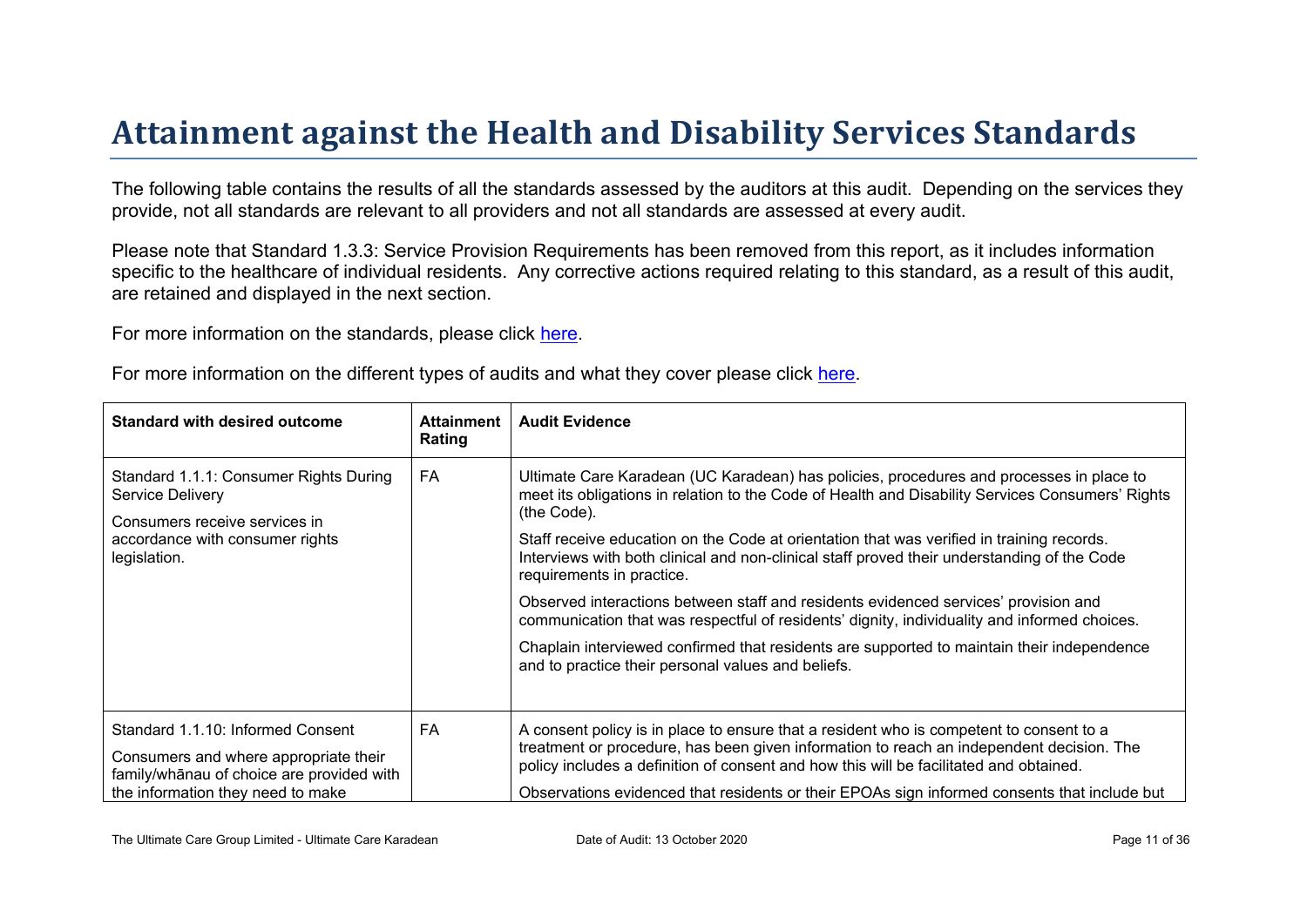| informed choices and give informed<br>consent.                                            |    | are not limited to outings, photographs, routine medical treatment, storage of medical records,<br>and sharing of information in line with legislation.                                                                                                                                                                                                                                                                                                                                  |
|-------------------------------------------------------------------------------------------|----|------------------------------------------------------------------------------------------------------------------------------------------------------------------------------------------------------------------------------------------------------------------------------------------------------------------------------------------------------------------------------------------------------------------------------------------------------------------------------------------|
|                                                                                           |    | All staff interviewed, including non-clinical staff, demonstrated they are cognisant of the<br>procedures to uphold informed consent.                                                                                                                                                                                                                                                                                                                                                    |
|                                                                                           |    | The registered nurses (RNs) confirmed they discuss informed consent with residents and family<br>during admission and care planning. This includes consent for resuscitation and advance<br>directives. Clinical records showed that the GP signs to confirm the competence of the resident<br>to consent, and the resuscitation status decisions are documented and reviewed annually.<br>When required, advance care planning, designated EPOA, and EPOA activation are<br>documented. |
| Standard 1.1.11: Advocacy And Support<br>Service providers recognise and facilitate       | FA | There was evidence through advocacy meeting minutes, interviews with management, family,<br>residents and a chaplain, that the service promotes and facilitates the residents' access to<br>external advocates and support people.                                                                                                                                                                                                                                                       |
| the right of consumers to<br>advocacy/support persons of their choice.                    |    | Family corroborated they are included in the care planning process.                                                                                                                                                                                                                                                                                                                                                                                                                      |
| Standard 1.1.12: Links With<br>Family/Whanau And Other Community<br><b>Resources</b>      | FA | There are no set visiting hours at UC Karadean. Family reported that under normal<br>circumstances they can visit at any time. Residents confirmed they are supported and<br>encouraged to access community services with visitors or as part of the planned activities                                                                                                                                                                                                                  |
| Consumers are able to maintain links with                                                 |    | programme. Residents were observed freely leaving the facility with accompanying visitors.                                                                                                                                                                                                                                                                                                                                                                                               |
| their family/whanau and their community.                                                  |    | Direct observations and interviews with YPDs provided examples of the facility giving YPDs the<br>opportunity to carry out meaningful activities and to maintain their social links with the<br>community.                                                                                                                                                                                                                                                                               |
| Standard 1.1.13: Complaints<br>Management                                                 | FA | The organisation has a complaint policy and process to ensure that the complaints'<br>management aligns with Right 10 of the Code. The complaint process is explained to new                                                                                                                                                                                                                                                                                                             |
| The right of the consumer to make a<br>complaint is understood, respected, and<br>upheld. |    | residents on admission and includes provision of supporting documentation. Complaint forms<br>were seen to be available in the facility foyer as well as a labelled, secure complaint box, and a<br>flow chart explaining the process to follow to make a complaint.                                                                                                                                                                                                                     |
|                                                                                           |    | Review of complaint forms and register verified that complaints were processed timely and as<br>per policy, including verbal complaints. Written responses, investigations and corrective actions                                                                                                                                                                                                                                                                                        |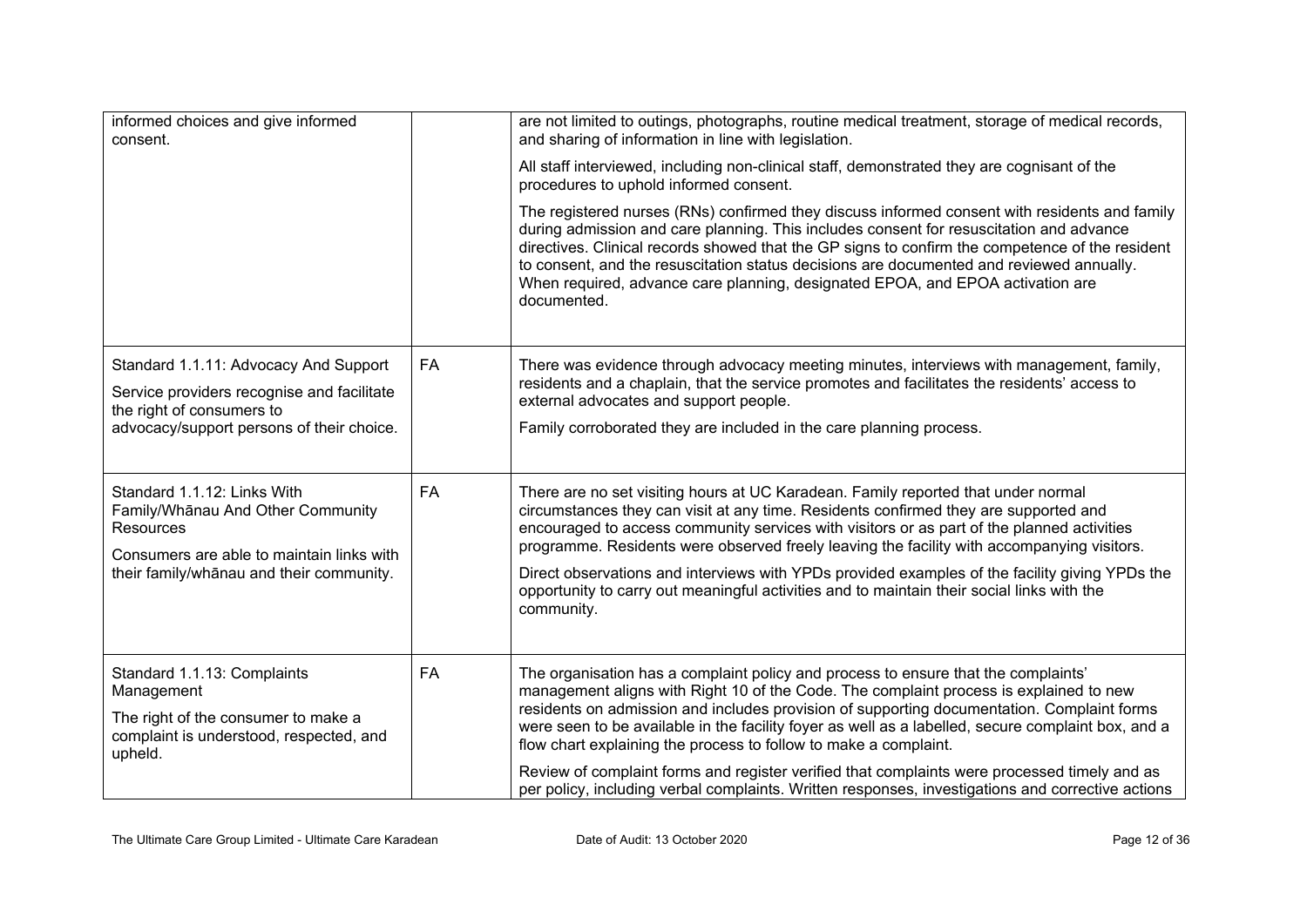|                                                                                                                                                            |           | were issued in response to complaints, with evidence of implemented improvements/problem<br>resolution.<br>A complaints' register was maintained.                                                                                                                                                                                                                                                                    |
|------------------------------------------------------------------------------------------------------------------------------------------------------------|-----------|----------------------------------------------------------------------------------------------------------------------------------------------------------------------------------------------------------------------------------------------------------------------------------------------------------------------------------------------------------------------------------------------------------------------|
|                                                                                                                                                            |           | The roving FM and regional manager stated that no complaints have been received from<br>external agencies since the last audit.                                                                                                                                                                                                                                                                                      |
| Standard 1.1.2: Consumer Rights During<br>Service Delivery<br>Consumers are informed of their rights.                                                      | <b>FA</b> | Information on the Code and Nationwide Health and Disability Advocacy Services is available<br>and displayed in English and te reo Māori throughout the facility. The clinical services manager<br>(CSM) explains information provided to residents and families pre-admission, which includes<br>information on the Code, advocacy and the complaints process. Each resident is allocated a                         |
|                                                                                                                                                            |           | primary nurse who reviews those rights with the resident and family, upon entry to the service.<br>Residents interviewed confirmed they understand their rights and access to an advocate if<br>needed.                                                                                                                                                                                                              |
|                                                                                                                                                            |           | The facility supports the organisation of quarterly meetings by an external advocate with the<br>residents and their families, as evidenced by the meetings' schedule and minutes of meetings.                                                                                                                                                                                                                       |
| Standard 1.1.3: Independence, Personal<br>Privacy, Dignity, And Respect<br>Consumers are treated with respect and<br>receive services in a manner that has | <b>FA</b> | The service has a philosophy that promotes dignity, respect and quality of life for the residents.<br>Interviews with all categories of staff evidenced they endorse those values and provided<br>examples of how young people with disabilities (YPD) are supported to maintain their<br>independence and expression of personal identity.                                                                          |
| regard for their dignity, privacy, and<br>independence.                                                                                                    |           | Existing policies and procedures conform to the requirements of the Privacy Act and Health and<br>Information Privacy Code in relation to residents' privacy. Staff interviewed described the<br>procedures for maintaining confidentiality of residents' information. Staff were observed to<br>knock on bedroom doors prior to entry, and door signs could be placed to indicate a resident's<br>wish for privacy. |
|                                                                                                                                                            |           | Residents were observed to be groomed in a manner that respected their individuality. There<br>was access to an on-site hairdresser once a week.                                                                                                                                                                                                                                                                     |
|                                                                                                                                                            |           | Initial and ongoing assessments to ascertain details of residents' beliefs and values are<br>completed and documented in clinical files. Interventions to support these are identified and<br>evaluated. Staff interviewed were aware of residents' individual preferences and provided<br>examples of facilitating favourite activities.                                                                            |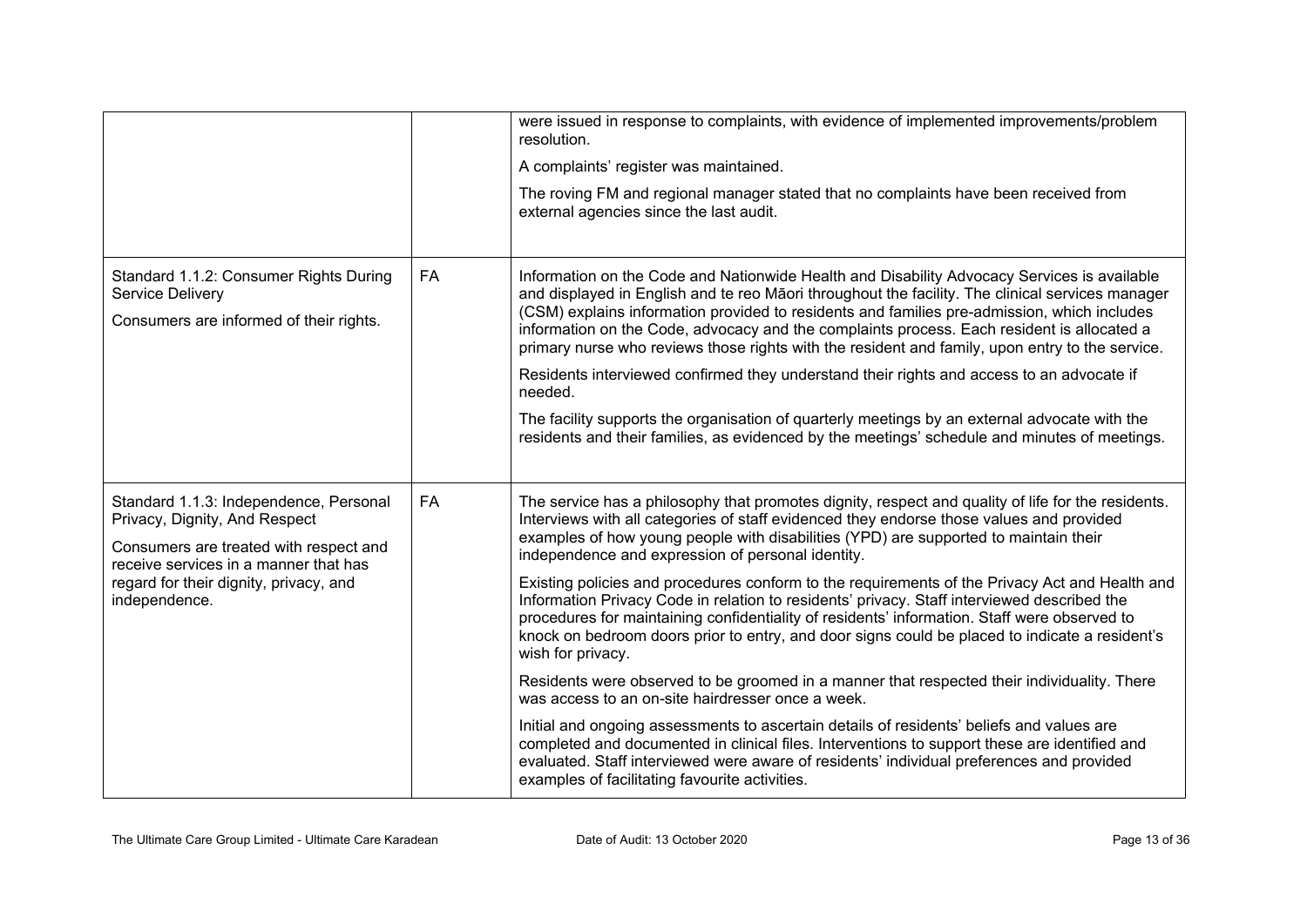|                                                                                                                                                                                                                                                           |           | Staff have completed education around abuse and neglect and could describe the reporting<br>process should any be identified. Family, staff, residents and the general practitioner (GP)<br>stated that there was no evidence of abuse and neglect.                                                                                                                                                                                                                                                                                                                                                                                                                                                                           |
|-----------------------------------------------------------------------------------------------------------------------------------------------------------------------------------------------------------------------------------------------------------|-----------|-------------------------------------------------------------------------------------------------------------------------------------------------------------------------------------------------------------------------------------------------------------------------------------------------------------------------------------------------------------------------------------------------------------------------------------------------------------------------------------------------------------------------------------------------------------------------------------------------------------------------------------------------------------------------------------------------------------------------------|
| Standard 1.1.4: Recognition Of Māori<br><b>Values And Beliefs</b><br>Consumers who identify as Māori have<br>their health and disability needs met in a<br>manner that respects and acknowledges<br>their individual and cultural, values and<br>beliefs. | FA        | Ultimate Care Group (UCG) has a Māori health plan that identifies culturally sensitive<br>responses to Māori beliefs and to Māori residents' needs in relation to illness. Staff receive<br>training in cultural safety as part of the set UCG education programme for all service providers.<br>The cultural needs of residents and their whanau are documented in mandatory admission<br>assessments.<br>There was one resident who identified as Māori.<br>Interview with the CSM evidenced they were cognisant of the individual needs of the Māori<br>resident and their whānau; they knew where to access spiritual and cultural advocacy and<br>support in the community; and this was reflected in the care provided. |
| Standard 1.1.6: Recognition And Respect<br>Of The Individual's Culture, Values, And<br><b>Beliefs</b><br>Consumers receive culturally safe<br>services which recognise and respect<br>their ethnic, cultural, spiritual values, and<br>beliefs.           | <b>FA</b> | An interview was conducted with the chaplain who visits the residents in the facility once a<br>week, and provides room blessings when required. The chaplain described how the facility<br>facilitates residents' access to spiritual and cultural support.<br>There is a non-sectarian church service notified on the activities' programme available to<br>residents.<br>Residents' meeting minutes indicated residents' participation in review and planning of activities<br>offered by the facility depending on their cultural and social preferences.<br>Values and beliefs of specific residents were discussed by clinical staff who gave examples of<br>accommodating care to support those.                       |
| Standard 1.1.7: Discrimination<br>Consumers are free from any<br>discrimination, coercion, harassment,<br>sexual, financial, or other exploitation.                                                                                                       | <b>FA</b> | The facility adheres to UCG policies and processes to ensure that residents are free from<br>discrimination, coercion, harassment, and financial exploitation.<br>Staff signed agreements defining the standards of conduct as part of their employment<br>documentation.<br>Interviews with staff verified they are aware of professional boundaries and obligation to report<br>actual or suspected misconduct. Staff voiced they would not hesitate to report such incidents if                                                                                                                                                                                                                                            |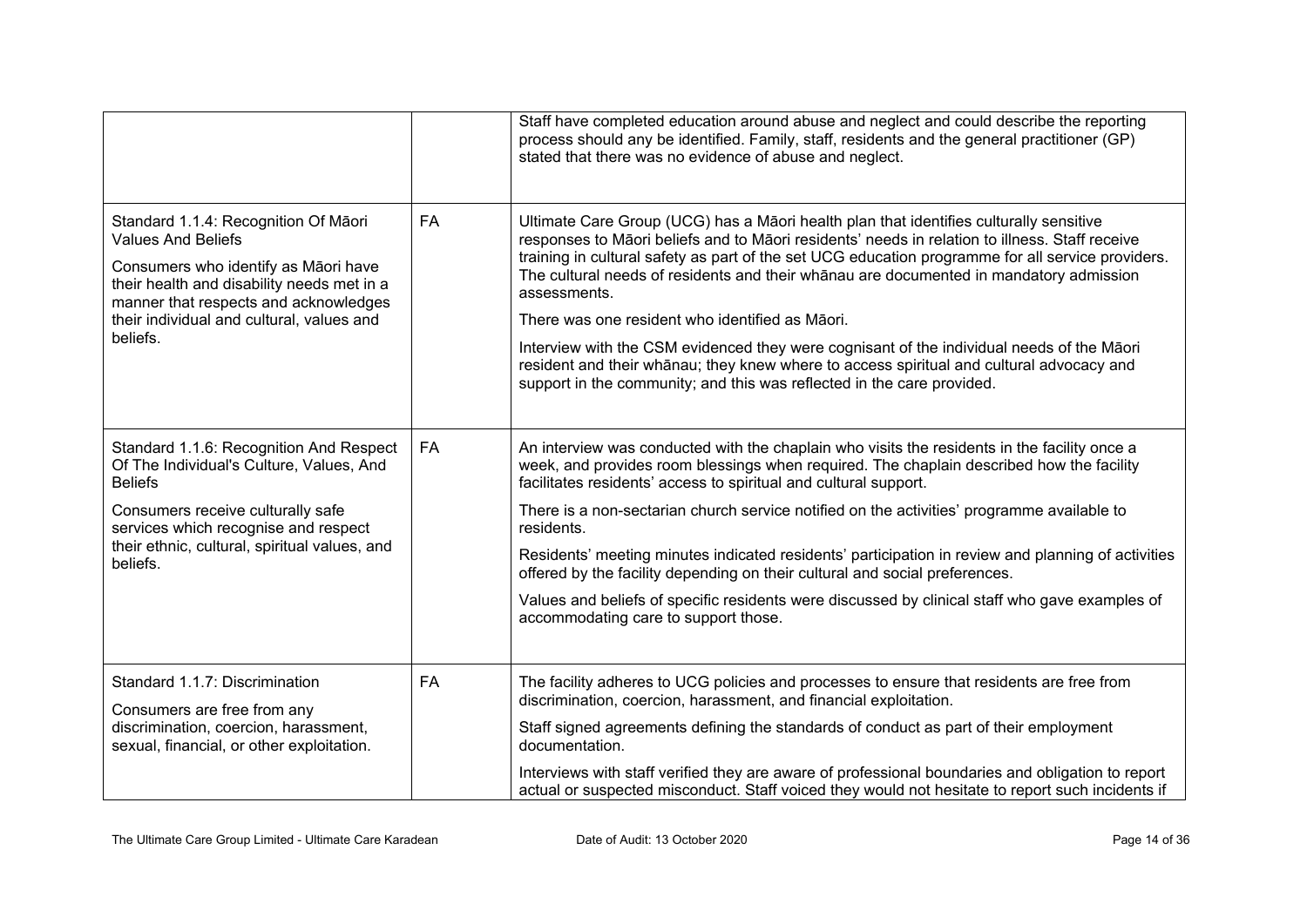|                                                                                                                                                                     |           | they would occur.                                                                                                                                                                                                                                                                                                                                                                                                                                                                                                                                                                                                                                                                                                                                                                                                                                                                                                                                                                                                                                                                                                                                                                                                                                                                                                                                                                                                                                                                                                                                                                                                                                                                              |
|---------------------------------------------------------------------------------------------------------------------------------------------------------------------|-----------|------------------------------------------------------------------------------------------------------------------------------------------------------------------------------------------------------------------------------------------------------------------------------------------------------------------------------------------------------------------------------------------------------------------------------------------------------------------------------------------------------------------------------------------------------------------------------------------------------------------------------------------------------------------------------------------------------------------------------------------------------------------------------------------------------------------------------------------------------------------------------------------------------------------------------------------------------------------------------------------------------------------------------------------------------------------------------------------------------------------------------------------------------------------------------------------------------------------------------------------------------------------------------------------------------------------------------------------------------------------------------------------------------------------------------------------------------------------------------------------------------------------------------------------------------------------------------------------------------------------------------------------------------------------------------------------------|
|                                                                                                                                                                     |           | Interviews with residents, families, and external providers confirmed that staff acted<br>professionally and that there was no evidence of misconduct.                                                                                                                                                                                                                                                                                                                                                                                                                                                                                                                                                                                                                                                                                                                                                                                                                                                                                                                                                                                                                                                                                                                                                                                                                                                                                                                                                                                                                                                                                                                                         |
| Standard 1.1.9: Communication<br>Service providers communicate effectively<br>with consumers and provide an<br>environment conducive to effective<br>communication. | <b>FA</b> | The organisation has an open disclosure policy that promotes a transparent, consistent<br>approach to full and open disclosure where there is a harmful event during the course of<br>resident care or a change in resident's condition. Completed accident/incident forms, clinical<br>records and resident and family interviews demonstrated that open disclosure is implemented<br>and enduring power of attorneys (EPOAs) and next of kin are informed when required.<br>Meeting minutes and interviews with residents and family established that they are encouraged<br>to participate in residents and families' meetings and discussions to provide feedback. An<br>annual residents' satisfaction survey is sent via email or provided in person, to collect<br>satisfaction information that is recorded (refer to 1.2.3.8). There are documented initiatives to<br>improve communication with residents, for example a trial of communication books to capture<br>feedback on meals at the time of dining (refer to 1.2.3.6)<br>There were no residents who required the services of an interpreter. The process to access<br>interpretation support services was described by the CSM should the need arise.<br>Examples of adaptive communication with residents with physical and intellectual disabilities<br>were provided by the CSM, which included but not limited to: encouragement to verbalise<br>needs and symptoms; supply of information for reassurance and independence; use of verbal<br>cues; and involvement of family members in communication.<br>The three YPDs were described by care giving staff to be able to communicate and to express<br>their needs. |
| Standard 1.2.1: Governance<br>The governing body of the organisation<br>ensures services are planned,<br>coordinated, and appropriate to the needs<br>of consumers. | <b>FA</b> | The UC Karadean facility is part of UCG with the executive team providing direction to the<br>service. The current roving FM reports to a regional manager who oversees the facility's quality<br>and operational performance. The regional clinical lead supports the clinical operations at the<br>facility. The UCG director of nursing and wellness supervises clinical governance and<br>management nationally for each facility. The regional manager provided support to the facility at<br>the time of audit.<br>The organisation has a vision, mission and values in place with the residents at its core. The<br>organisation values were displayed in UC Karadean pamphlets in the foyer of the facility and                                                                                                                                                                                                                                                                                                                                                                                                                                                                                                                                                                                                                                                                                                                                                                                                                                                                                                                                                                        |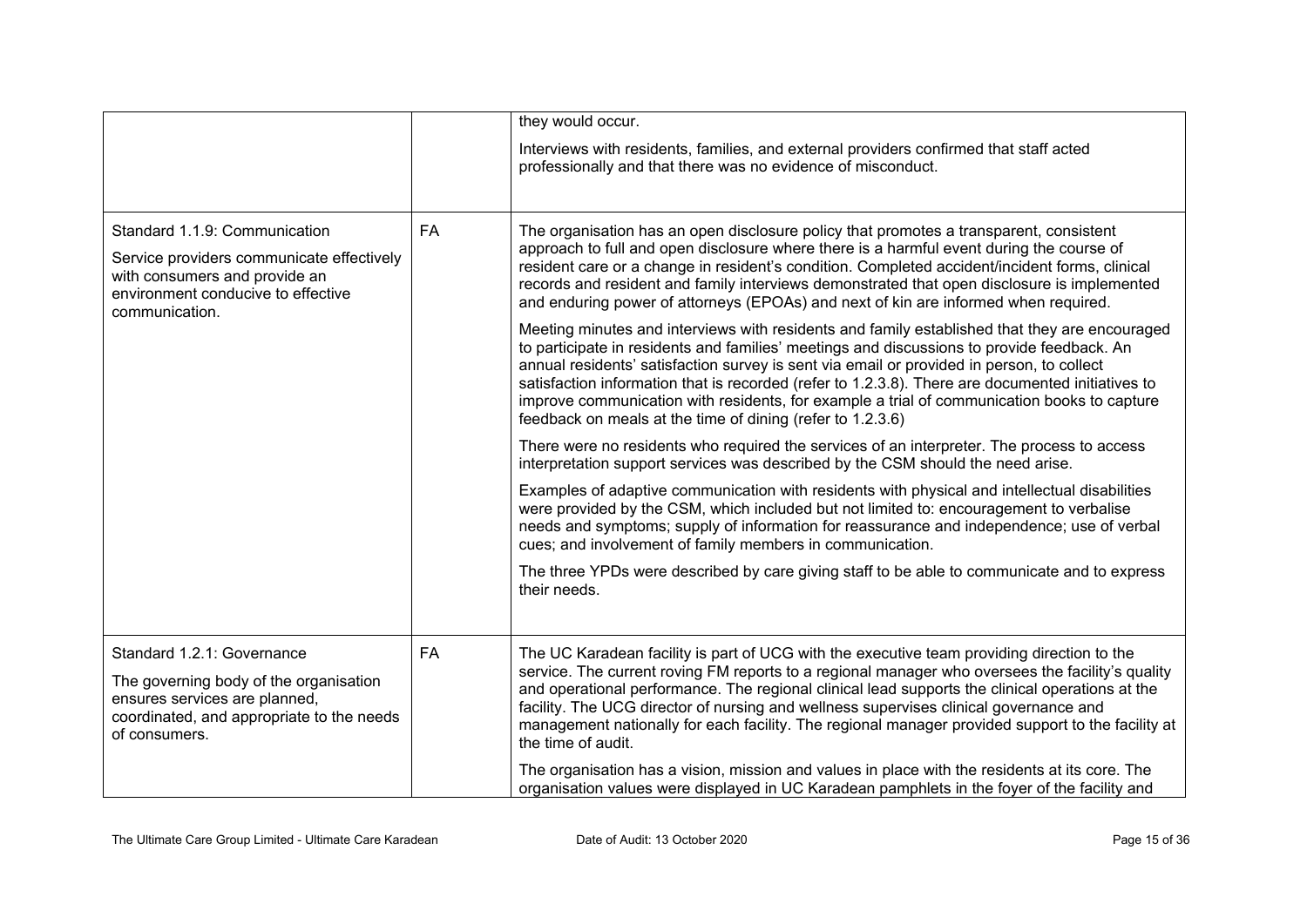|                                                                                                                                                                                                                                                           |                | are advertised through the organisation's website.                                                                                                                                                                                                                                                                                                                                                                                                                                                                                                                                                                                                                                                                                                                                                                                                 |
|-----------------------------------------------------------------------------------------------------------------------------------------------------------------------------------------------------------------------------------------------------------|----------------|----------------------------------------------------------------------------------------------------------------------------------------------------------------------------------------------------------------------------------------------------------------------------------------------------------------------------------------------------------------------------------------------------------------------------------------------------------------------------------------------------------------------------------------------------------------------------------------------------------------------------------------------------------------------------------------------------------------------------------------------------------------------------------------------------------------------------------------------------|
|                                                                                                                                                                                                                                                           |                | On the day of audit, the FM position was vacant and a permanent nurse manager role, with<br>both clinical leadership and management qualifications, was being advertised. A UCG roving<br>manager with 14 years' experience in clinical management ensured the management of the<br>facility. This was for a week duration until a new interim roving FM was in place. The UCG<br>roving FM arranged in the interim has a long-term aged care management experience as a<br>clinical nurse manager and management experience as a FM for UCG. A CSM has been in<br>their position for over a year and has experience with UCG as a RN prior to this position. The<br>current roving FM is also a roving clinical manager with nursing education qualification who has<br>provided mentorship to the facility CSM since they started in their role. |
|                                                                                                                                                                                                                                                           |                | The service provides hospital, rest home, and residential disability care – physical and<br>intellectual, for up to 53 residents. All beds are dual purpose. There are no occupational right<br>agreements (ORAs) available.                                                                                                                                                                                                                                                                                                                                                                                                                                                                                                                                                                                                                       |
|                                                                                                                                                                                                                                                           |                | At the time of the audit, there were a total of 46 residents in the service: 17 receiving rest home<br>care and 29 receiving hospital level care. Two YPDs were assessed at hospital service level,<br>and one YPD at rest home service level.                                                                                                                                                                                                                                                                                                                                                                                                                                                                                                                                                                                                     |
|                                                                                                                                                                                                                                                           |                | Sighted district health board (DHB) contracts also included aged residential care (ARC)<br>agreements for respite, support care, and day care.                                                                                                                                                                                                                                                                                                                                                                                                                                                                                                                                                                                                                                                                                                     |
| Standard 1.2.2: Service Management<br>The organisation ensures the day-to-day<br>operation of the service is managed in an<br>efficient and effective manner which<br>ensures the provision of timely,<br>appropriate, and safe services to<br>consumers. | <b>FA</b>      | The regional manager and current roving FM confirmed that UCG national support office would<br>dispatch roving managers to cover prolonged absences from either the FM or the CSM at the<br>facility. In the case of a short absence from the FM, the CSM can operate with the regional<br>manager assistance. In the short absence of the CSM, a manager from another regional facility<br>can provide cover, and the newly appointed FM who holds a RN practicing certificate will be<br>able to undertake CSM duties temporarily.                                                                                                                                                                                                                                                                                                               |
| Standard 1.2.3: Quality And Risk<br><b>Management Systems</b><br>The organisation has an established,<br>documented, and maintained quality and<br>risk management system that reflects<br>continuous quality improvement                                 | PA<br>Moderate | The facility follows UCG's annual quality and risk management plan which incorporates the<br>statutory and regulatory requirements against relevant standards and was sighted to be current.<br>The plan supports continuous quality improvement through reporting on mandatory service<br>indicators and yearly quality projects. The plan encourages: incidents reporting; risk<br>assessment; escalation and resolution; and prescribes the terms of reference for facility quality<br>meetings.                                                                                                                                                                                                                                                                                                                                                |
|                                                                                                                                                                                                                                                           |                | The facility adheres to UCG organisation-wide policies and procedures that follow current best                                                                                                                                                                                                                                                                                                                                                                                                                                                                                                                                                                                                                                                                                                                                                     |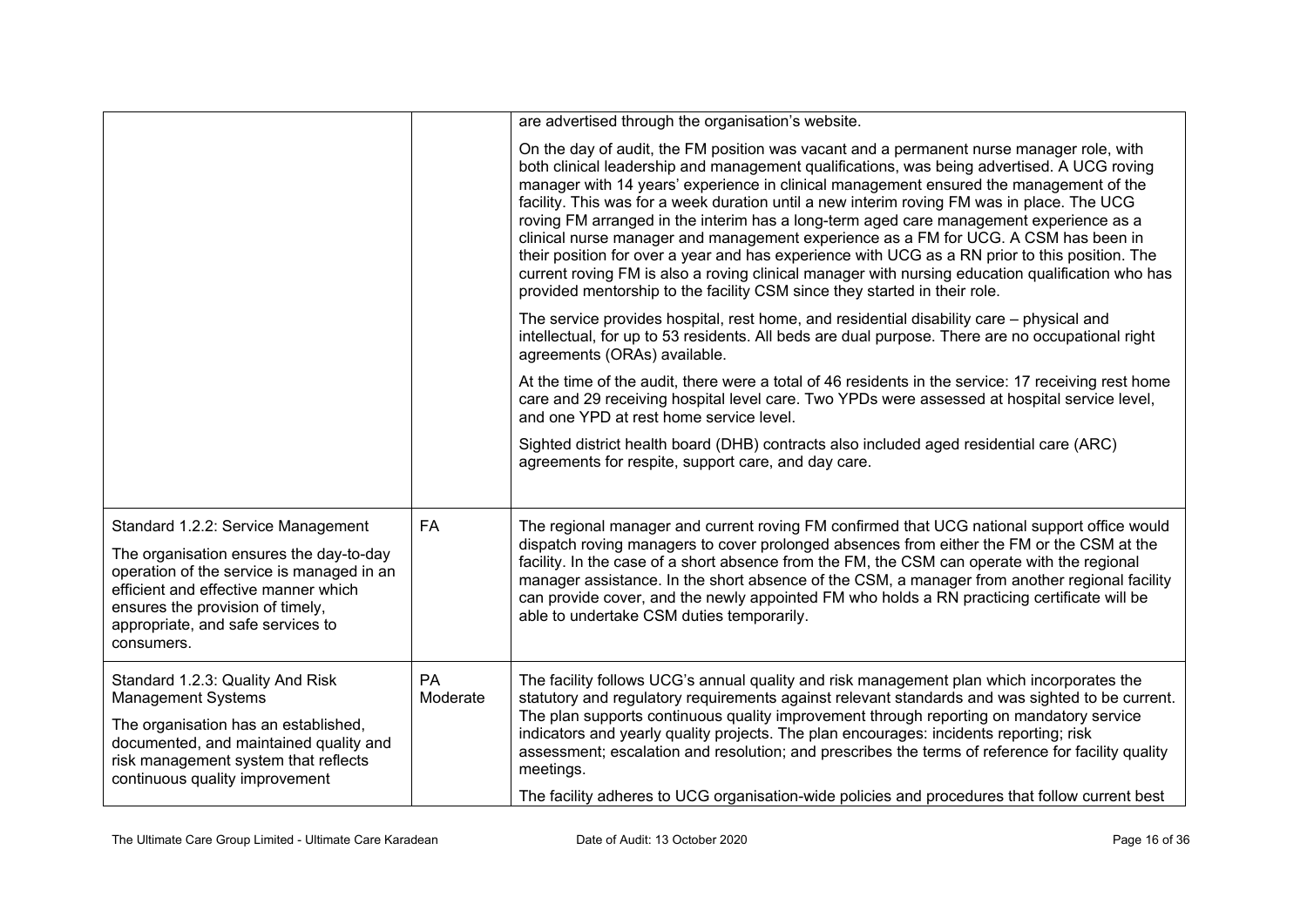| principles.                                                                                                                                                             |        | practice and legislation requirements. However, the documented facility hardcopy manual was<br>not up to date.                                                                                                                                                                                                                                                                                                                                                  |
|-------------------------------------------------------------------------------------------------------------------------------------------------------------------------|--------|-----------------------------------------------------------------------------------------------------------------------------------------------------------------------------------------------------------------------------------------------------------------------------------------------------------------------------------------------------------------------------------------------------------------------------------------------------------------|
|                                                                                                                                                                         |        | Review of meeting minutes demonstrated that facility meetings are implemented as per<br>schedule and cover: quality; health and safety; residents and families' meetings; staff meetings;<br>and special committees on infection control and restraint.                                                                                                                                                                                                         |
|                                                                                                                                                                         |        | There is an existing system to capture the components of service delivery through: sighted<br>electronic reports on clinical indicators; internal audits; staffing and training levels; residents'<br>satisfaction surveys; registration of hazards and safety risks; accidents/incidents; and<br>complaints.                                                                                                                                                   |
|                                                                                                                                                                         |        | Observations evidenced that a current hazard register and health and safety declaration forms<br>are completed and acknowledge ongoing and emerging health and safety risks. Staff receive<br>health and safety training as part of their recorded orientation. Health and safety meetings are<br>held with representatives from various categories of staff who were interviewed. All risks<br>registered have an associated rating and are reviewed annually. |
|                                                                                                                                                                         |        | However, documentation and interviews evidenced that the systems and processes of quality<br>data reporting; evaluation; communication of outcomes to staff; and corrective action plans<br>were not always fully completed.                                                                                                                                                                                                                                    |
| Standard 1.2.4: Adverse Event Reporting<br>All adverse, unplanned, or untoward                                                                                          | PA Low | Managers interviewed demonstrated they are aware of their responsibilities in relation to<br>essential notification and incident reporting.                                                                                                                                                                                                                                                                                                                     |
| events are systematically recorded by the<br>service and reported to affected<br>consumers and where appropriate their<br>family/whānau of choice in an open<br>manner. |        | Notifications to HealthCERT under Section 31 were noted for the appointment of the new CSM<br>and for two pressure injuries that included deep and unstageable pressure wounds. The<br>regional manager stated that the notification of the current change of FM was being processed.<br>Notification of a norovirus outbreak in October 2019 to Public Health and to the DHB was<br>sighted.                                                                   |
|                                                                                                                                                                         |        | Documentation review and interviews identified a process for the reporting of adverse events<br>with the aim to inform the risk management and quality improvement systems (refer to 1.2.3.6).<br>A sample of recorded incidents/accidents evidenced they were predominantly falls with or<br>without injury. Other reported events included but were not limited to: skin tears; bruises; and<br>challenging behaviours.                                       |
|                                                                                                                                                                         |        | Sampled events are reviewed by the CSM who rates their risk, updates the electronic event<br>reporting system, and indicates an individual corrective action for each event (refer 1.2.3.8).<br>However, responses to unwitnessed falls did not always evidence best practice.                                                                                                                                                                                  |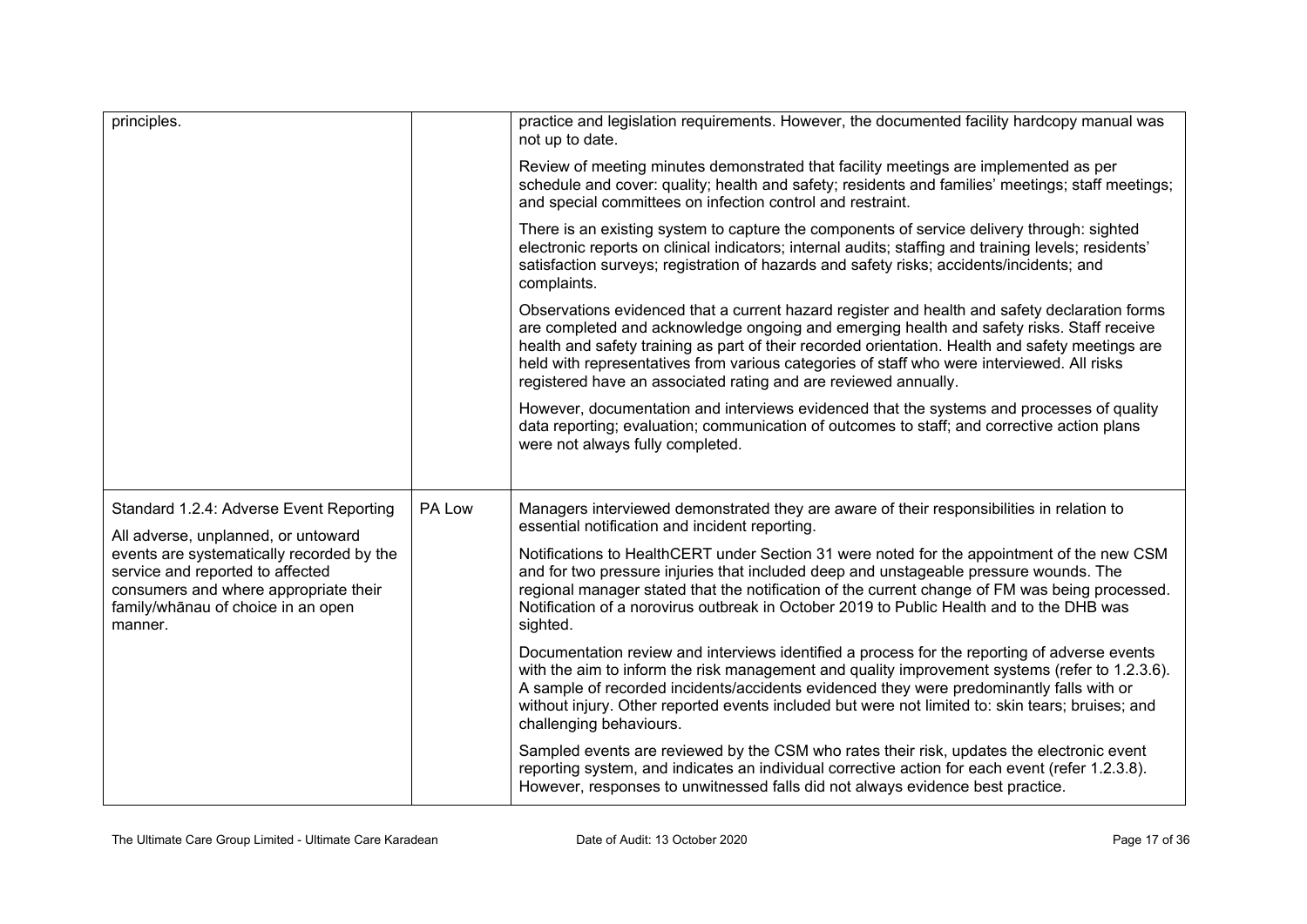| Standard 1.2.7: Human Resource<br>Management<br>Human resource management processes<br>are conducted in accordance with good<br>employment practice and meet the | FA | Human resources management follows a process which adheres to the principles of good<br>employment practice and the Employment Relations Act 2000. This process was observed<br>through the review of staff files and involves: referee checks; police vetting; and a signed<br>employment contract against a job description. Sampled staff files evidenced that newly<br>employed staff have a three-month review and all staff appraisals were current within the year.                                                                                                                                    |
|------------------------------------------------------------------------------------------------------------------------------------------------------------------|----|---------------------------------------------------------------------------------------------------------------------------------------------------------------------------------------------------------------------------------------------------------------------------------------------------------------------------------------------------------------------------------------------------------------------------------------------------------------------------------------------------------------------------------------------------------------------------------------------------------------|
| requirements of legislation.                                                                                                                                     |    | The CSM is the infection prevention and control and restraint coordinator for the facility and has<br>received specific job descriptions for these roles (refer to 3.4.1).                                                                                                                                                                                                                                                                                                                                                                                                                                    |
|                                                                                                                                                                  |    | All employed nurses have a current annual practicing certificate on record. Other practicing<br>certificates were verified for: the podiatrist; physiotherapist; dietitian; pharmacists; and the GP.<br>There was a qualified diversional therapist (DT) who directs two activities assistants. The DT<br>who provides car driving services to the residents and takes them on social outings in the van<br>has a driving licence on file. Non-clinical staff include household and laundry personnel, a<br>maintenance person, a part-time gardener, and kitchen staff.                                      |
|                                                                                                                                                                  |    | There is documented evidence that staff complete an induction process and are orientated to<br>core competencies. The roving FM demonstrated the use of an electronic annual education<br>calendar to plan and record continuous staff professional development that is relevant to the<br>needs of residents. Listed education sessions are provided through online, on-site, and off-site<br>training and include topics relevant to YPDs. Community clinical nurse specialist spoke about<br>the education sessions they regularly provide to clinical staff and satisfaction with level of<br>attendance. |
|                                                                                                                                                                  |    | The roving FM interviewed supports the CSM to provide preceptorship to three newly appointed<br>RNs in the facility.                                                                                                                                                                                                                                                                                                                                                                                                                                                                                          |
|                                                                                                                                                                  |    | Three out of five RNs are interRAI trained and one of two enrolled nurses (ENs) are interRAI<br>trained. Two ENs and three care givers (CG) with level four qualification worked in the facility.                                                                                                                                                                                                                                                                                                                                                                                                             |
| Standard 1.2.8: Service Provider<br>Availability                                                                                                                 | FA | The CSM is responsible for the rostering of clinical staff, while the roving FM is responsible for<br>rostering non-clinical personnel.                                                                                                                                                                                                                                                                                                                                                                                                                                                                       |
| Consumers receive timely, appropriate,<br>and safe service from suitably<br>qualified/skilled and/or experienced<br>service providers.                           |    | The CSM discussed the clinical roster model which was based on the occupancy in the facility;<br>the level of acuity; the allocation of staff according to skill mixes; and the daily workload. For<br>example, there was one agency RN working exclusively in the facility during COVID-19<br>lockdown to support staffing levels. There are additional planned EN duties on Thursday and<br>Friday afternoons to assist the implementation of changes to residents' care plans after the GP                                                                                                                 |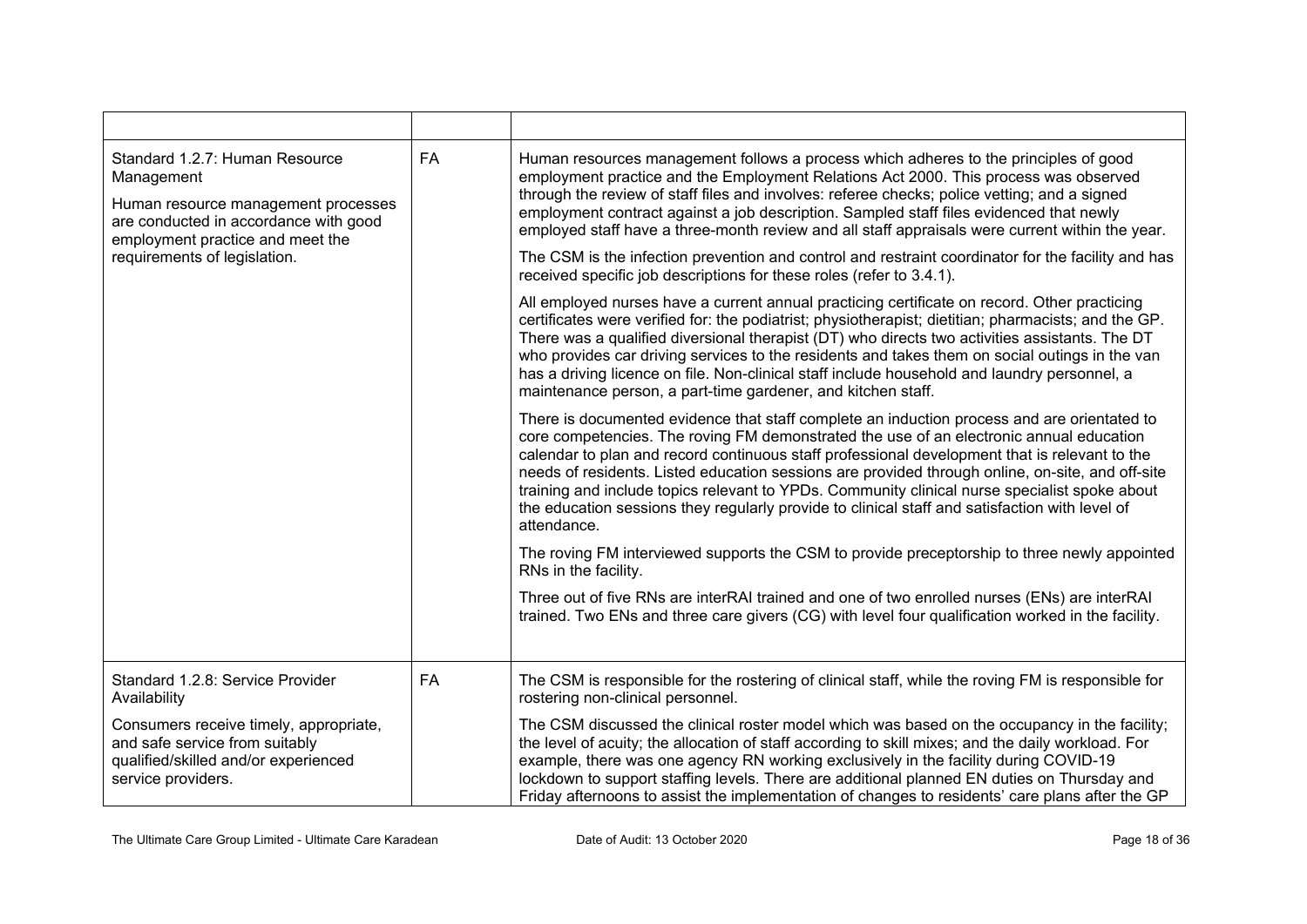|                                                                                                                                                                                                         |           | rounds on those days.                                                                                                                                                                                                                                                                                                                                                                                                                                                                                                                                                                                                                                                                                                  |
|---------------------------------------------------------------------------------------------------------------------------------------------------------------------------------------------------------|-----------|------------------------------------------------------------------------------------------------------------------------------------------------------------------------------------------------------------------------------------------------------------------------------------------------------------------------------------------------------------------------------------------------------------------------------------------------------------------------------------------------------------------------------------------------------------------------------------------------------------------------------------------------------------------------------------------------------------------------|
|                                                                                                                                                                                                         |           | Monday to Sunday clinical service involves: one RN at all times during the day and night;<br>support from one EN in the morning; assistance from six CGs in the morning, five in the<br>afternoon and two at night. The RN is based in the nursing station which is the most central to<br>the facility and where residents with complex cares are preferably placed. The second nursing<br>station is part of an area where residents' needs are less acute and is staffed with at least one<br>EN or one senior CG.                                                                                                                                                                                                  |
|                                                                                                                                                                                                         |           | A sample of rosters established that RN cover is ensured 24/7 and unplanned staff absences<br>are filled in by casual and current staff, and exceptionally agency staff (refer to 1.3.3.3).                                                                                                                                                                                                                                                                                                                                                                                                                                                                                                                            |
|                                                                                                                                                                                                         |           | A podiatrist and physiotherapist are available on demand. The activities staff provide activities<br>five days a week.                                                                                                                                                                                                                                                                                                                                                                                                                                                                                                                                                                                                 |
|                                                                                                                                                                                                         |           | The roving FM, CSM and regional manager are on call 24/7 to support the facility with<br>emergency matters.                                                                                                                                                                                                                                                                                                                                                                                                                                                                                                                                                                                                            |
| Standard 1.2.9: Consumer Information<br><b>Management Systems</b>                                                                                                                                       | <b>FA</b> | Observations of the facility nursing stations and offices verified that residents' clinical files are<br>stored securely.                                                                                                                                                                                                                                                                                                                                                                                                                                                                                                                                                                                              |
| Consumer information is uniquely<br>identifiable, accurately recorded, current,                                                                                                                         |           | Electronic information has secured password access and is protected from the view of the<br>public.                                                                                                                                                                                                                                                                                                                                                                                                                                                                                                                                                                                                                    |
| confidential, and accessible when<br>required.                                                                                                                                                          |           | Review of documentation established that entries were legible, dated and signed by the<br>relevant CG, RN or other staff members, and included their designation. Approved<br>abbreviations are listed. Resident information is recorded with details and in a timely manner<br>and demonstrated documentation of continuous service provision with the involvement of<br>nursing, medical, allied health, and community support teams.                                                                                                                                                                                                                                                                                |
| Standard 1.3.1: Entry To Services<br>Consumers' entry into services is<br>facilitated in a competent, equitable,<br>timely, and respectful manner, when their<br>need for services has been identified. | FA        | The service has an admission policy to guide a resident's admission pathway. Management<br>assess all potential residents prior to entry to the service, confirmed at interviews. The<br>prospective residents and/or their families are encouraged to visit the facility prior to admission<br>and are provided with a written information pack about the service and the admission process.<br>All prospective residents are required to have had a needs assessment and service<br>coordination (NASC) assessment to establish the appropriate level of care required. All<br>residents' files reviewed contained a signed and dated admission agreement that aligned with<br>the requirements of the ARC contract. |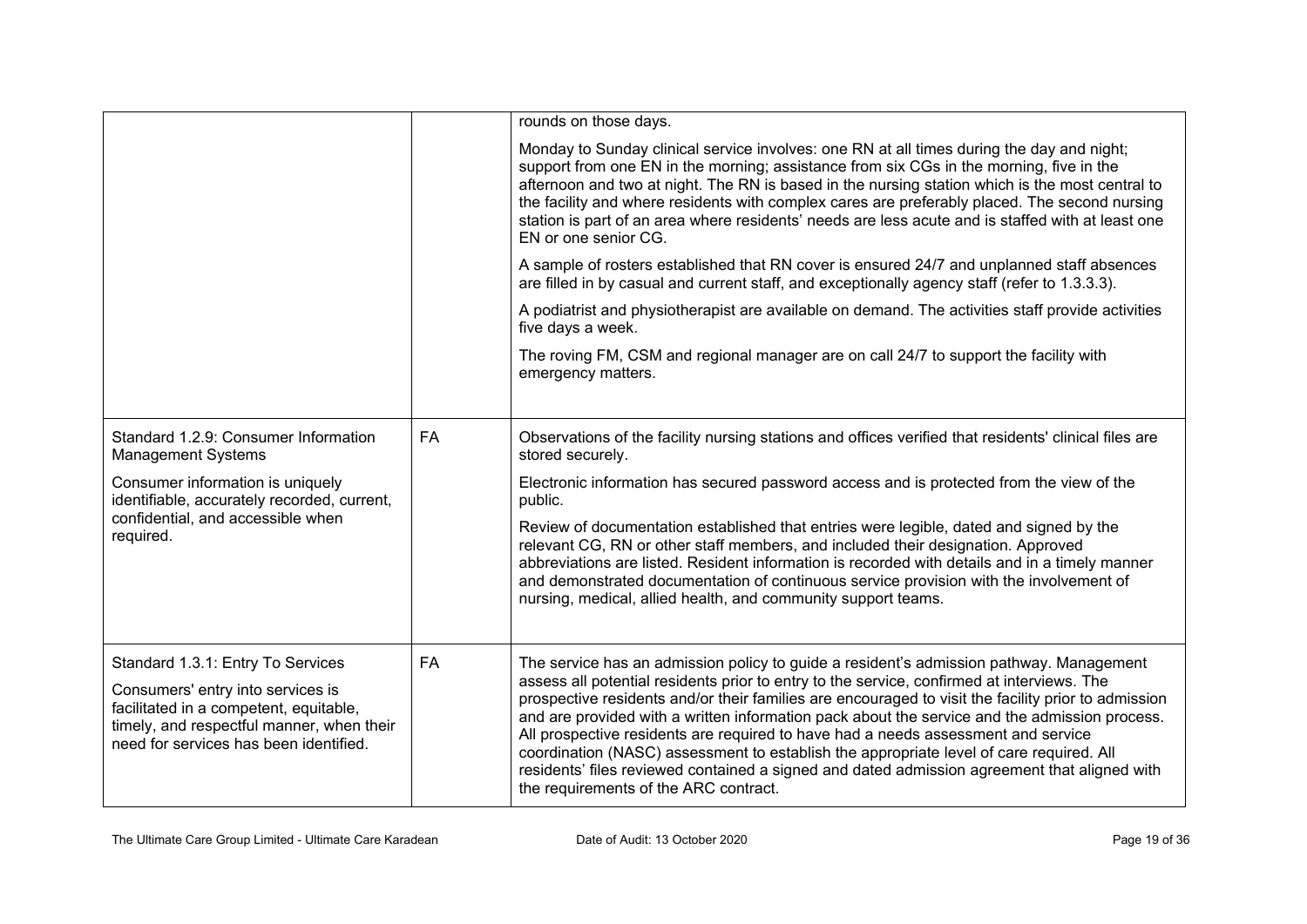| Standard 1.3.10: Transition, Exit,<br>Discharge, Or Transfer<br>Consumers experience a planned and<br>coordinated transition, exit, discharge, or<br>transfer from services.               | <b>FA</b> | If the needs of a resident change and they are no longer suitable for the services offered at UC<br>Karadean, a referral for reassessment to NASC team is actioned, and a new placement is<br>found, in consultation with the resident and whānau/family. Residents who require emergency<br>admissions to hospital are managed appropriately and relevant information is provided in<br>written format to the emergency department. The facility uses the transfer from (yellow) aged<br>care to hospital transfer envelope. Family are notified if a resident is to be transferred.                                                                                                                                                                                                                                                                                                                                                                                                                                                                                                                                                                                                                                                                                                                                                                                                                                                                                        |
|--------------------------------------------------------------------------------------------------------------------------------------------------------------------------------------------|-----------|------------------------------------------------------------------------------------------------------------------------------------------------------------------------------------------------------------------------------------------------------------------------------------------------------------------------------------------------------------------------------------------------------------------------------------------------------------------------------------------------------------------------------------------------------------------------------------------------------------------------------------------------------------------------------------------------------------------------------------------------------------------------------------------------------------------------------------------------------------------------------------------------------------------------------------------------------------------------------------------------------------------------------------------------------------------------------------------------------------------------------------------------------------------------------------------------------------------------------------------------------------------------------------------------------------------------------------------------------------------------------------------------------------------------------------------------------------------------------|
| Standard 1.3.12: Medicine Management<br>Consumers receive medicines in a safe<br>and timely manner that complies with<br>current legislative requirements and safe<br>practice guidelines. | <b>FA</b> | The facility uses an electronic prescribing system and a medication blister pack system.<br>Medications are checked on arrival to the facility by RNs and safely stored. All medications<br>sighted were within current use by dates. A supply of relevant stock medication is held, for the<br>administration to hospital residents when needed for acute/semi acute conditions outside of<br>normal business hours. There are no vaccines stored on site and there are no standing orders<br>used at the service.<br>A medication round was observed and staff demonstrated knowledge and understanding of<br>their role and responsibility related to each stage of medicine management and administration.<br>All staff interviewed confirmed that they had received medication management education and<br>have current competencies in medication management.<br>Residents who are deemed to be competent may self-administer medicines and do so<br>according to policy.<br>The electronic prescribing programme evidenced that all resident photos were current with a<br>true likeness of the resident. Medication records reviewed confirmed medications were<br>reviewed three-monthly by the GP.<br>The medication fridge temperature was checked daily and a procedure is in place to quide staff<br>actions in the event of fridge temperature failure, however, there is no evidence that the<br>medication room temperature is monitored (refer to 1.4.2.4). |
| Standard 1.3.13: Nutrition, Safe Food,<br>And Fluid Management<br>A consumer's individual food, fluids and<br>nutritional needs are met where this<br>service is a component of service    | FA        | The food service is managed on site by a kitchen manager who works four days per week. The<br>manager is supported by two cooks and two kitchen hands. All kitchen staff hold a food safety<br>certificate. The menu follows summer and winter patterns, on a four-weekly rotation. The menu<br>has been reviewed by a registered dietitian within the last twelve months.<br>All aspects of food procurement, production, preparation, storage, transportation, delivery and                                                                                                                                                                                                                                                                                                                                                                                                                                                                                                                                                                                                                                                                                                                                                                                                                                                                                                                                                                                                |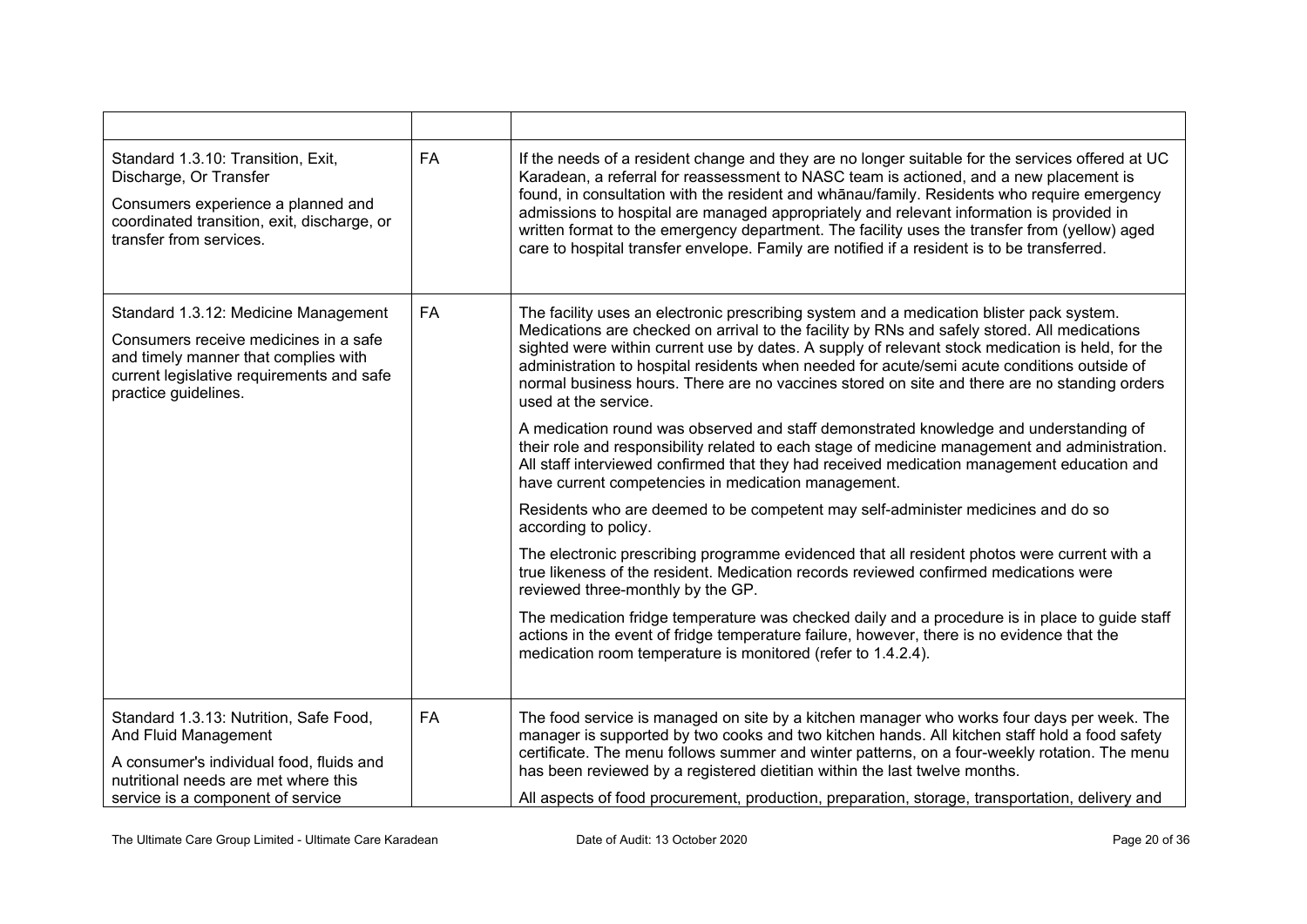| delivery.                                                                                                                                                                                                                                       |           | disposal comply with current legislation and guidelines. The service operates with an approved<br>food safety plan registration. Food temperatures are monitored and recorded, as well as fridge<br>and freezer temperatures. All food stored was observed to have opened dates on the sealed<br>container. Evidence was sighted of food rotation. The area was noted to be clean with a<br>separate area for food preparation.<br>A nutritional assessment is undertaken for each resident on admission to the facility and a<br>dietary profile developed. The personal food preferences, any special diets and modified texture<br>requirements are made known to kitchen staff and accommodated in the daily meal plan. This<br>is reviewed six-monthly as part of the care plan review. Special equipment, to meet residents'<br>needs, is available.<br>The kitchen manager and a kitchen hand were interviewed and were able to discuss how they<br>record residents' individual choices and requirements and how they meet those<br>needs/requirements. |
|-------------------------------------------------------------------------------------------------------------------------------------------------------------------------------------------------------------------------------------------------|-----------|-----------------------------------------------------------------------------------------------------------------------------------------------------------------------------------------------------------------------------------------------------------------------------------------------------------------------------------------------------------------------------------------------------------------------------------------------------------------------------------------------------------------------------------------------------------------------------------------------------------------------------------------------------------------------------------------------------------------------------------------------------------------------------------------------------------------------------------------------------------------------------------------------------------------------------------------------------------------------------------------------------------------------------------------------------------------|
| Standard 1.3.2: Declining Referral/Entry<br><b>To Services</b><br>Where referral/entry to the service is<br>declined, the immediate risk to the<br>consumer and/or their family/whānau is<br>managed by the organisation, where<br>appropriate. | <b>FA</b> | The process for declining a prospective resident is addressed in the admission policy and<br>implemented if required. If a resident's referral is received and the facility has no vacancy, or<br>the potential resident's needs are unable to be meet by the service, the local NASC service is<br>advised, as is the resident and family members to ensure the prospective resident and family<br>are supported to find an appropriate care alternative. A record is maintained of prospective<br>residents who are declined entry.                                                                                                                                                                                                                                                                                                                                                                                                                                                                                                                           |
| Standard 1.3.4: Assessment<br>Consumers' needs, support requirements,<br>and preferences are gathered and<br>recorded in a timely manner.                                                                                                       | <b>FA</b> | In the sample of clinical files reviewed, residents were admitted to the facility following a<br>recently completed interRAI needs assessment. Initial assessments on admission were made<br>using information gathered from: discharge summaries; home care assessments; and from<br>discussions with the resident and their relative where appropriate. Multiple assessment tools,<br>including but not limited to: continence; skin; falls; pain assessments were used. These<br>contributed to an initial assessment.<br>InterRAI assessments were not always completed within the required 21 days of admission<br>(refer to 1.3.3.3). Six-monthly interRAI reassessments were not always completed according<br>within the six month timeframes (refer to 1.3.8.2).                                                                                                                                                                                                                                                                                       |
| Standard 1.3.5: Planning                                                                                                                                                                                                                        | <b>FA</b> | The care plans reviewed documented the required support to meet the needs of individual                                                                                                                                                                                                                                                                                                                                                                                                                                                                                                                                                                                                                                                                                                                                                                                                                                                                                                                                                                         |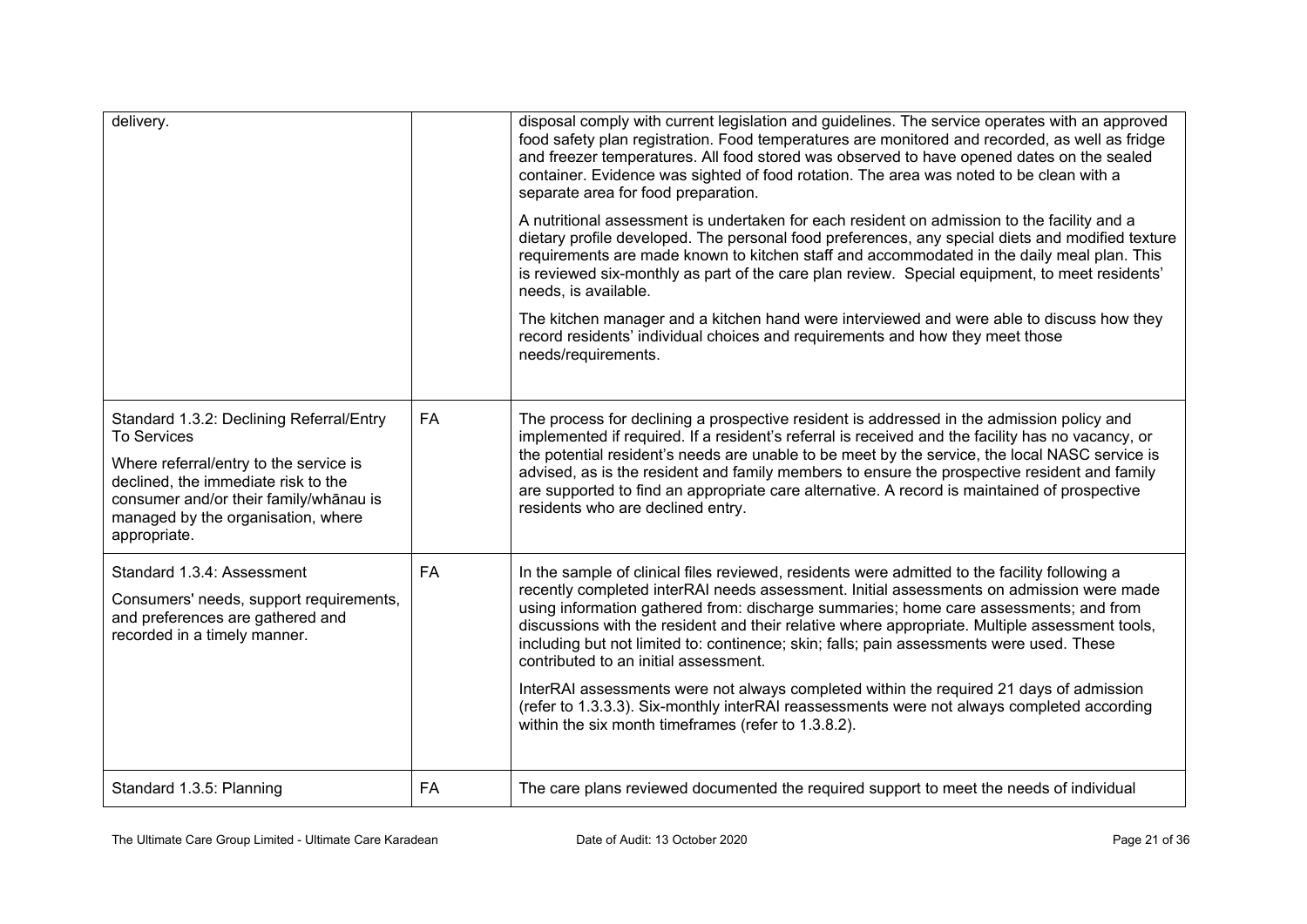| Consumers' service delivery plans are<br>consumer focused, integrated, and<br>promote continuity of service delivery.                                                      |           | residents as identified by the interRAI assessments (refer to 1.3.3.3). The clinical records<br>demonstrated service integration: with progress notes; activities notes; medical and allied<br>health professionals' assessments; and interventions documented. Any change in residents'<br>care requirements were documented and communicated to relevant staff, as was observed on<br>audit days. Residents and family members reported participation in the development and<br>ongoing evaluation of the care plan. |
|----------------------------------------------------------------------------------------------------------------------------------------------------------------------------|-----------|------------------------------------------------------------------------------------------------------------------------------------------------------------------------------------------------------------------------------------------------------------------------------------------------------------------------------------------------------------------------------------------------------------------------------------------------------------------------------------------------------------------------|
|                                                                                                                                                                            |           | The review of care plans for YPDs evidenced: care plans were person centred; developed with<br>the person; and included community participation, meeting their physical needs and their health<br>needs.                                                                                                                                                                                                                                                                                                               |
|                                                                                                                                                                            |           | Evidence was sighted that the short-term care plans were developed in response to residents'<br>acute health care problems. The short-term care plans were signed off by RNs when treatment<br>was complete, and the problem had resolved. Clinical staff interviews described the appropriate<br>use of short-term care plans and confirmed their involvement in the development of the plan<br>and in delivering the interventions documented within the short-term care plan.                                       |
| Standard 1.3.6: Service<br>Delivery/Interventions<br>Consumers receive adequate and<br>appropriate services in order to meet their<br>assessed needs and desired outcomes. | <b>FA</b> | Review of the wounds at the facility evidenced the wound assessments, treatment and<br>evaluations were in place for all current wounds. Evidence was sighted confirming the<br>involvement of a wound care nurse specialist providing recommended treatments for some<br>wounds.<br>All residents' files reviewed had documented monthly observations and weight. In all residents'                                                                                                                                   |
|                                                                                                                                                                            |           | files reviewed the residents had maintained stable parameters. The CSM was able to articulate<br>the pathway for a resident in a scenario when the monthly observations were unstable.                                                                                                                                                                                                                                                                                                                                 |
|                                                                                                                                                                            |           | Observation during the audit confirmed that adequate dressing and continence supplies are<br>available on site, this was confirmed by staff during interviews.                                                                                                                                                                                                                                                                                                                                                         |
|                                                                                                                                                                            |           | The GP was interviewed, and verified that medical input is sought in a timely manner and that<br>medical directions are followed with satisfactory care provided.                                                                                                                                                                                                                                                                                                                                                      |
| Standard 1.3.7: Planned Activities                                                                                                                                         | FA        | A DT is employed to plan and implement the activities programme at the facility. An activities<br>assistant and the DT provide the activities programme that operates six days per week.                                                                                                                                                                                                                                                                                                                               |
| Where specified as part of the service<br>delivery plan for a consumer, activity<br>requirements are appropriate to their<br>needs, age, culture, and the setting of the   |           | The programme is planned monthly and residents receive a copy of planned monthly activities<br>in their rooms. Monthly and daily activities plans were displayed on noticeboards around the<br>facility.                                                                                                                                                                                                                                                                                                               |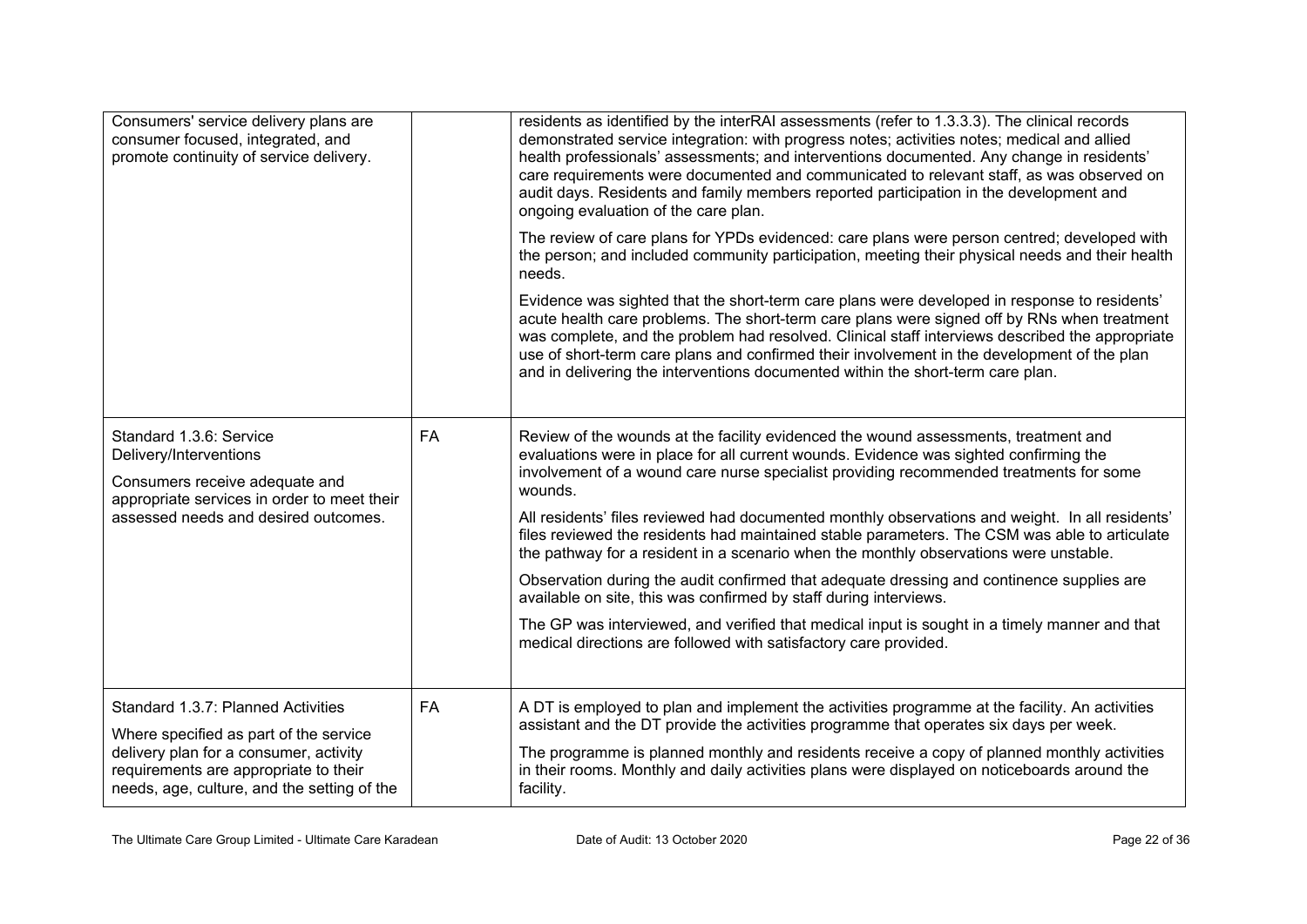| service.                                                                                                                                  |                | The activities programme for YPD residents is resident lead with input from the residents'<br>significant others. The YPD residents also take part in the facility activities programme as<br>desired. Volunteers from the local community are utilised to assist with the YPD residents.<br>One-on-one time is spent with residents who choose to stay in rooms or are unable to<br>participate in group activities. Outings are arranged.<br>During the audit, residents and visitors were observed taking part in activities, and enjoying a<br>musical entertainer, with many residents singing along with the entertainer.<br>A social assessment and history is undertaken by the DT on the resident's admission to<br>ascertain the resident's needs, interests, abilities and social requirements. This was confirmed<br>in clinical files reviewed, which also evidenced attendance records, and entries by the DT of the<br>resident's participation. Evaluation of the activities care plan is not always completed at the<br>same time as the nursing care plan (refer to 1.3.8.2).<br>Resident meetings provide an opportunity for residents to feedback on the programme.<br>Residents and family interviewed expressed satisfaction with the activities programme. |
|-------------------------------------------------------------------------------------------------------------------------------------------|----------------|-----------------------------------------------------------------------------------------------------------------------------------------------------------------------------------------------------------------------------------------------------------------------------------------------------------------------------------------------------------------------------------------------------------------------------------------------------------------------------------------------------------------------------------------------------------------------------------------------------------------------------------------------------------------------------------------------------------------------------------------------------------------------------------------------------------------------------------------------------------------------------------------------------------------------------------------------------------------------------------------------------------------------------------------------------------------------------------------------------------------------------------------------------------------------------------------------------------------------------------------------------------------------------------|
|                                                                                                                                           |                |                                                                                                                                                                                                                                                                                                                                                                                                                                                                                                                                                                                                                                                                                                                                                                                                                                                                                                                                                                                                                                                                                                                                                                                                                                                                                   |
| Standard 1.3.8: Evaluation<br>Consumers' service delivery plans are<br>evaluated in a comprehensive and timely<br>manner.                 | PA<br>Moderate | When a resident's condition alters, the RN notifies the CSM who initiates a review and if<br>required a GP consultation. Evidence was sighted in the clinical records that family members<br>were notified of changes to their relative's health status, incidents and updates. Interviews with<br>residents and family confirmed that their relative's needs are met, and they are kept informed of<br>any health changes (refer to 1.3.3.3).                                                                                                                                                                                                                                                                                                                                                                                                                                                                                                                                                                                                                                                                                                                                                                                                                                    |
|                                                                                                                                           |                | In all clinical files reviewed there was regular documentation from CGs and a minimum of a<br>daily entry by the RN which documented evaluation of the resident's health status and any<br>changes observed. These changes are reported at the handover and short-term care plans<br>developed if necessary.                                                                                                                                                                                                                                                                                                                                                                                                                                                                                                                                                                                                                                                                                                                                                                                                                                                                                                                                                                      |
|                                                                                                                                           |                | There was evidence of multidisciplinary team involvement in care plan reviews including, but<br>not limited to: RN; allied health professionals; resident and family. The activities care plans<br>were not always evaluated at the same time as the nursing care plans.                                                                                                                                                                                                                                                                                                                                                                                                                                                                                                                                                                                                                                                                                                                                                                                                                                                                                                                                                                                                          |
| Standard 1.3.9: Referral To Other Health<br>And Disability Services (Internal And<br>External)<br>Consumer support for access or referral | <b>FA</b>      | Referrals to other external services were sighted in residents' files reviewed. There was<br>evidence to confirm that the referrals were made with resident's consent and that the resident<br>and family/whanau were kept informed of the referral process. Acute/urgent referrals are<br>attended to immediately, such as sending the resident to accident and emergency in an                                                                                                                                                                                                                                                                                                                                                                                                                                                                                                                                                                                                                                                                                                                                                                                                                                                                                                  |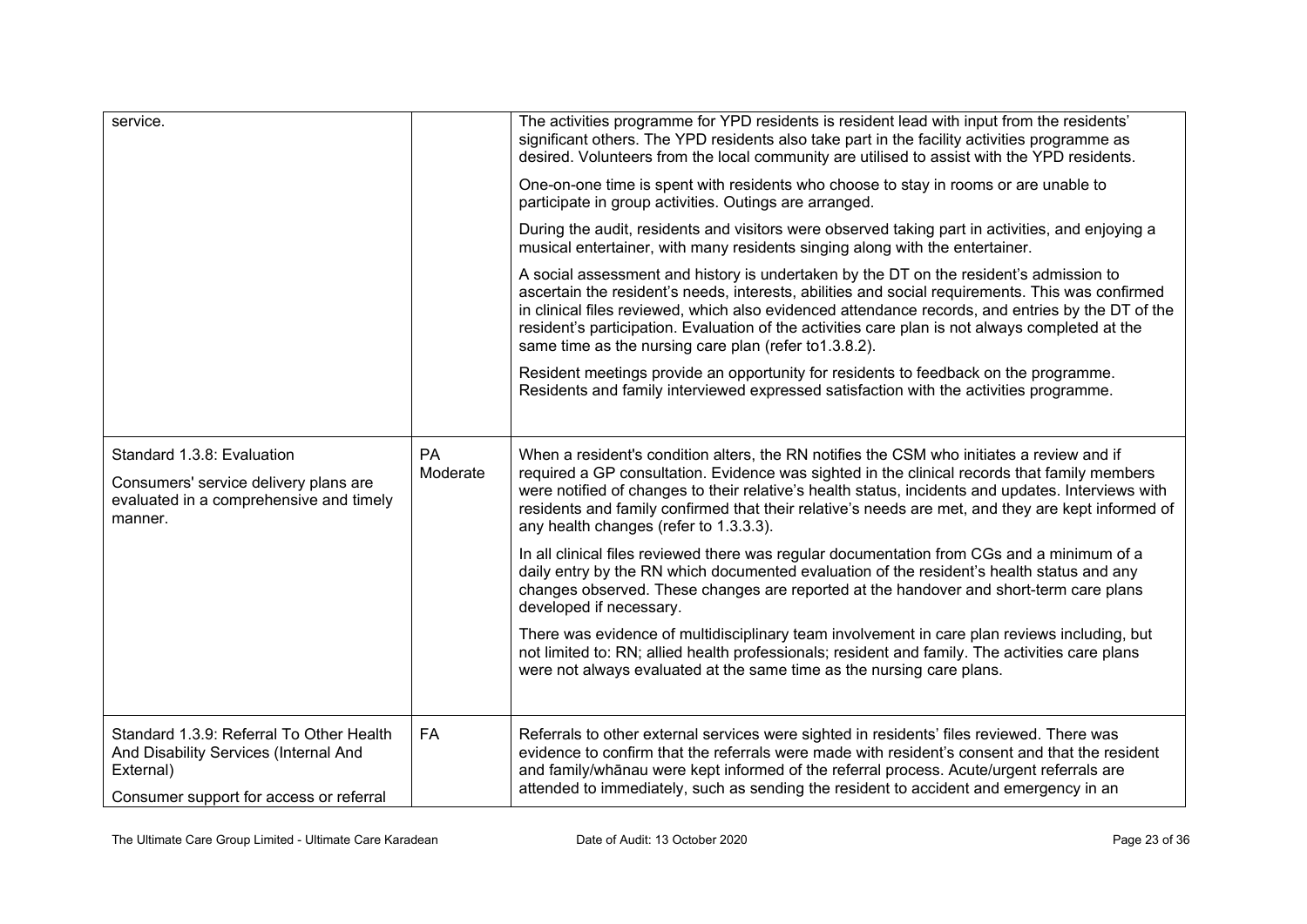| to other health and/or disability service<br>providers is appropriately facilitated, or<br>provided to meet consumer choice/needs.                                                                                                                         |                | ambulance if the circumstances dictate. During the audit a physiotherapist, and a palliative<br>clinical nurse specialist were observed providing care to residents.                                                                                                                                                                                                                                                                                                                                                                                                                                                                                                                                                                                                                                                                                                                                                                                                                                                                                                                                                                                                                                                                                             |
|------------------------------------------------------------------------------------------------------------------------------------------------------------------------------------------------------------------------------------------------------------|----------------|------------------------------------------------------------------------------------------------------------------------------------------------------------------------------------------------------------------------------------------------------------------------------------------------------------------------------------------------------------------------------------------------------------------------------------------------------------------------------------------------------------------------------------------------------------------------------------------------------------------------------------------------------------------------------------------------------------------------------------------------------------------------------------------------------------------------------------------------------------------------------------------------------------------------------------------------------------------------------------------------------------------------------------------------------------------------------------------------------------------------------------------------------------------------------------------------------------------------------------------------------------------|
| Standard 1.4.1: Management Of Waste<br>And Hazardous Substances<br>Consumers, visitors, and service<br>providers are protected from harm as a<br>result of exposure to waste, infectious or<br>hazardous substances, generated during<br>service delivery. | <b>FA</b>      | The facility adheres to UCG waste and hazardous management policies that conform to<br>legislated requirements and embrace local council requirements. Policies include but are not<br>limited to: considerations of staff orientation and education; incident/accident and hazards<br>reporting; use of personnel protective equipment (PPE); and disposal of general, infectious and<br>hazardous waste.<br>Training records evidenced implementation of staff orientation and education on management<br>of waste, infectious and hazardous substances. Staff interviewed, and observations confirmed<br>handling of infectious and hazardous substances conformed to requirements. Waste was<br>witnessed to be disposed in relevant coloured coded and recycling bags and bins.<br>Supply and management of chemicals are contracted to external providers with chemical stocks<br>and data sheets available in locked storage areas. Chemicals in use were identified to be<br>labelled.<br>During a tour of the facility, PPE was sighted to be available in areas where there were risks.<br>On observation, staff were wearing relevant PPE during duties that involved a risk of exposure<br>to hazardous substances or a risk of cross-contamination. |
| Standard 1.4.2: Facility Specifications<br>Consumers are provided with an<br>appropriate, accessible physical<br>environment and facilities that are fit for<br>their purpose.                                                                             | PA<br>Moderate | A current building warrant of fitness is displayed at the entrance to the facility.<br>The vehicles used for the transport of residents had current registration, warrant of fitness and<br>first aid kits.<br>Testing, tagging and calibration were completed and current for the sampled electrical, clinical<br>and safety equipment.<br>Records reviewed and interview with the maintenance person demonstrated that maintenance<br>checks were performed, for example for lighting, fridges and room temperatures in all<br>residential areas. However, there is no evidence of the medication room temperature being<br>monitored.<br>Hot water temperatures are documented for commercial services fixtures and for sanitary<br>fixtures accessed by residents. However, safe temperatures are not maintained.<br>Observation of the facility and interviews with staff confirmed equipment is available and                                                                                                                                                                                                                                                                                                                                              |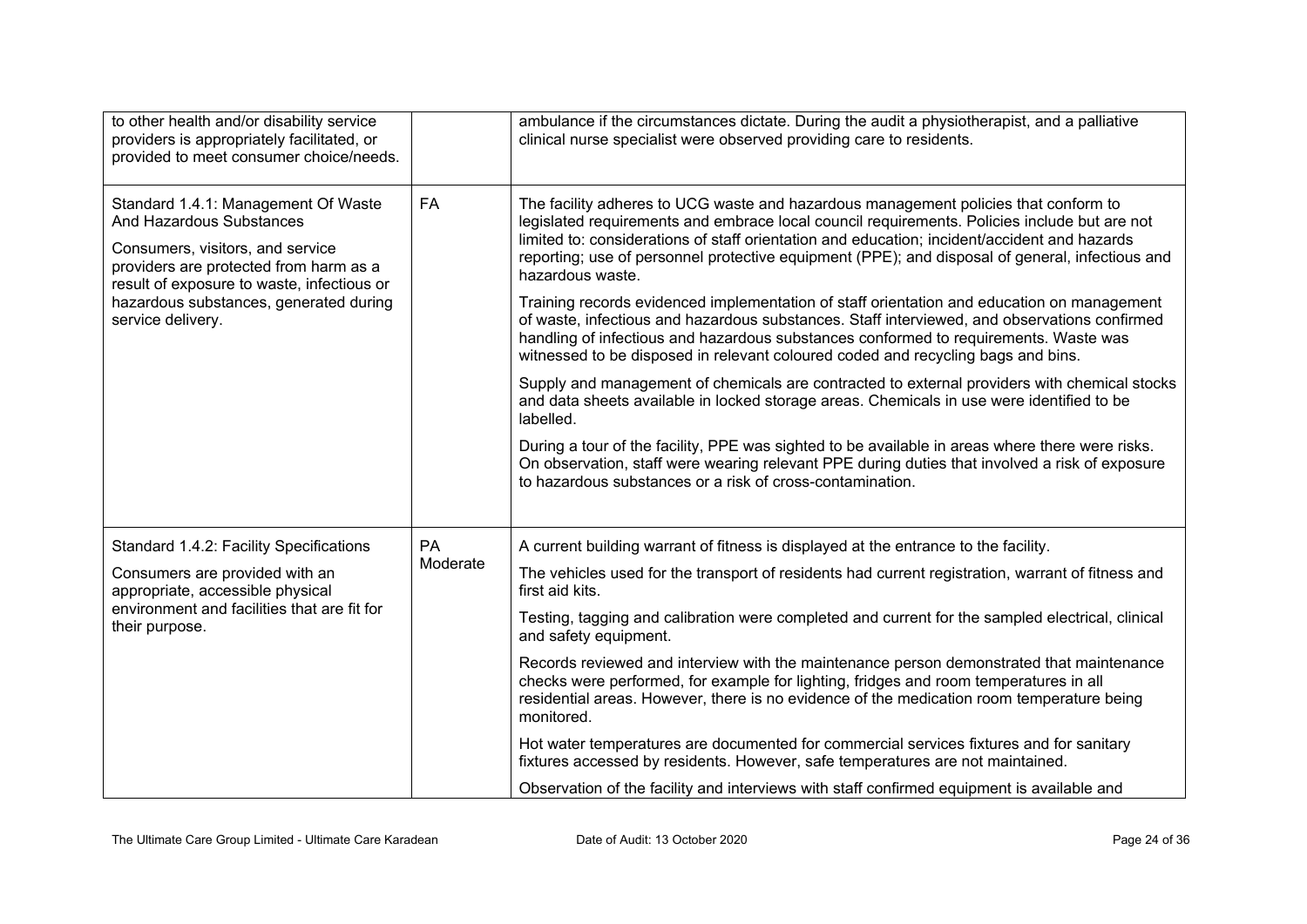|                                                                                                                                                                                                                                                                                                     |           | adequately used to provide the necessary cares to residents, including the YPDs with physical<br>disability. Examples of equipment include: pressure relieving devices; shower chairs; hoists and<br>sensor alarm mats.<br>The gardens are maintained by the maintenance person assisted by a gardener once a week.<br>There are various outside areas with shades and renovated seating benches that can be<br>accessed freely by residents and visitors. The corridors are wide to promote safe mobility, use<br>of aids and independence.<br>However, the service has no documented preventative maintenance schedule for the facility.                                                                                                                       |
|-----------------------------------------------------------------------------------------------------------------------------------------------------------------------------------------------------------------------------------------------------------------------------------------------------|-----------|------------------------------------------------------------------------------------------------------------------------------------------------------------------------------------------------------------------------------------------------------------------------------------------------------------------------------------------------------------------------------------------------------------------------------------------------------------------------------------------------------------------------------------------------------------------------------------------------------------------------------------------------------------------------------------------------------------------------------------------------------------------|
| Standard 1.4.3: Toilet, Shower, And<br><b>Bathing Facilities</b><br>Consumers are provided with adequate<br>toilet/shower/bathing facilities.<br>Consumers are assured privacy when<br>attending to personal hygiene<br>requirements or receiving assistance with<br>personal hygiene requirements. | <b>FA</b> | There are adequate numbers of accessible showers, hand basins and toilets throughout the<br>facility to attend to personal hygiene, with a combination of ensuites, communal toilet/bathing<br>facilities, toilets/baths shared between two rooms, and visitors' toilets (refer 1.4.2.4).<br>All sighted residents' toilets and bathing areas have a call bell system; handrails; toileting and<br>showering equipment to enhance and promote residents' independence.<br>Privacy of shared facilities is ensured through vacant signs and locking systems. Residents<br>were observed being supported to access communal toileting areas in ways that respected their<br>dignity.                                                                               |
| Standard 1.4.4: Personal Space/Bed<br>Areas<br>Consumers are provided with adequate<br>personal space/bed areas appropriate to<br>the consumer group and setting.                                                                                                                                   | FA        | Observations verified there is adequate space in the occupied bedrooms to allow residents and<br>staff to move freely, and to accommodate the use of mobility aids and equipment. Three<br>certified rooms of a smaller size with no attached bathroom were currently used for storage,<br>and can provide the space required for a resident, two staff members, and one equipment, for<br>example a standing hoist, a wheelchair, or a comfort chair if needed.<br>The residents' rooms observed are personalised with furnishings, photos and other personal<br>possessions. Interviews with residents and staff confirmed that residents are supported to<br>personalise their rooms, and that independent residents can bring their own beds if they prefer. |
| Standard 1.4.5: Communal Areas For<br>Entertainment, Recreation, And Dining<br>Consumers are provided with safe,<br>adequate, age appropriate, and                                                                                                                                                  | FA        | The service has several lounges and dining areas sighted, including areas that can be used for<br>entertainment and social activities. Managers reported that a combined dinner is organised<br>once a fortnight to support residents gathering across the facility. A dedicated common area is<br>organised for physical activities and contained exercise equipment and posters. One large room                                                                                                                                                                                                                                                                                                                                                                |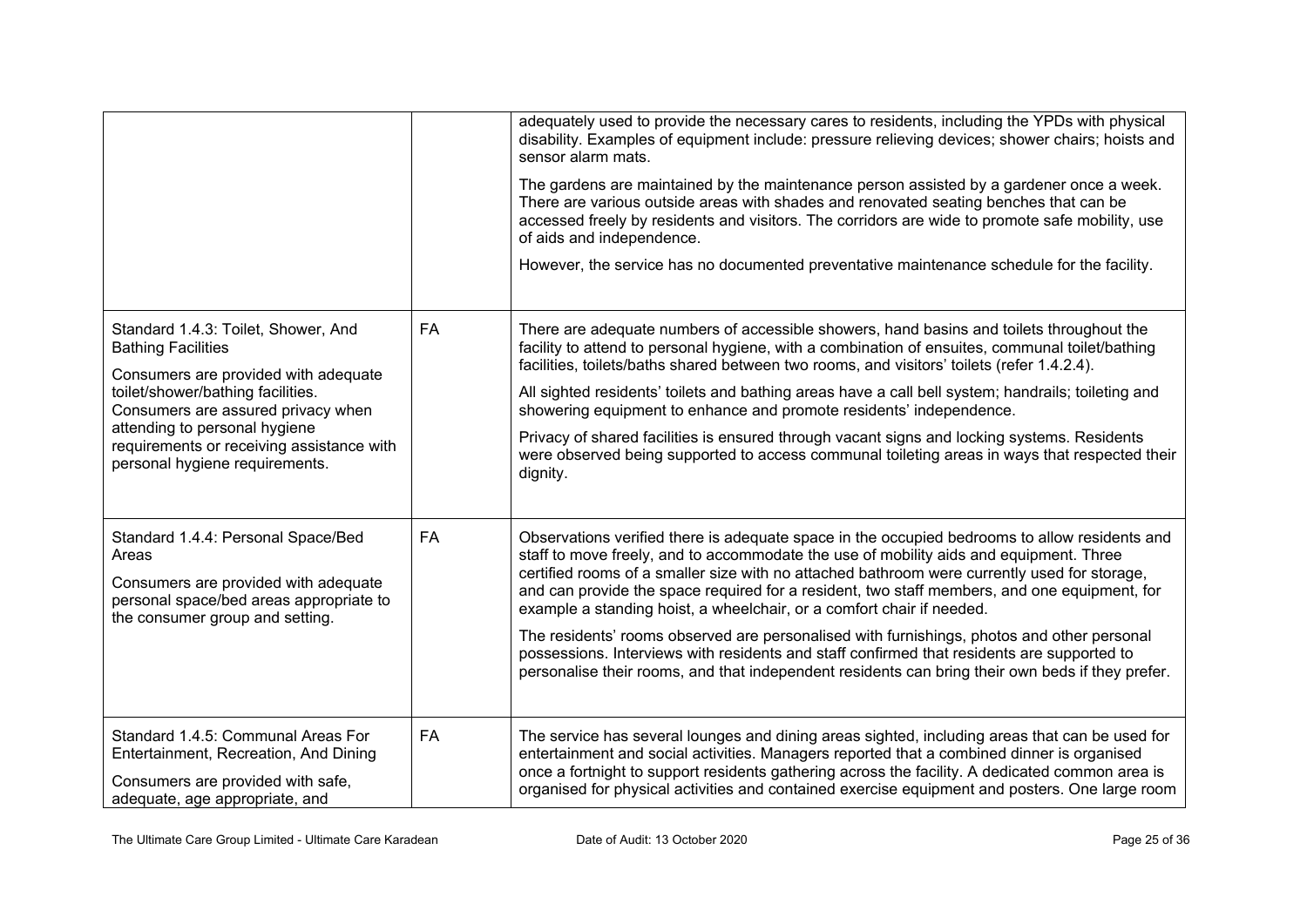| accessible areas to meet their relaxation,<br>activity, and dining needs.                                                                                                                                          |           | was converted into a whānau room available to residents and families for private use and social<br>events. There are private spaces available to carry out activities or social meetings for YPDs.<br>Furniture observed is appropriate to the setting and arranged in a manner that encourages<br>residents' group interactions or individual relaxation. Care equipment is stored in dedicated<br>spaces which are readily accessible for use.<br>Communal areas were observed to be free of clutter and easily accessible to residents, staff<br>and visitors. There is a designated parking space for mobility scooters.                                                                                                                                                                                                                                                                                                                                                                                                                                                                                                                                                                                                                                          |
|--------------------------------------------------------------------------------------------------------------------------------------------------------------------------------------------------------------------|-----------|-----------------------------------------------------------------------------------------------------------------------------------------------------------------------------------------------------------------------------------------------------------------------------------------------------------------------------------------------------------------------------------------------------------------------------------------------------------------------------------------------------------------------------------------------------------------------------------------------------------------------------------------------------------------------------------------------------------------------------------------------------------------------------------------------------------------------------------------------------------------------------------------------------------------------------------------------------------------------------------------------------------------------------------------------------------------------------------------------------------------------------------------------------------------------------------------------------------------------------------------------------------------------|
| Standard 1.4.6: Cleaning And Laundry<br><b>Services</b><br>Consumers are provided with safe and<br>hygienic cleaning and laundry services<br>appropriate to the setting in which the<br>service is being provided. | <b>FA</b> | Laundry and cleaning services are provided seven days a week. Sampled rosters confirmed<br>that cleaning and laundry duties are covered.<br>The tour of the on-site laundry demonstrated the implementation of a clean/dirty process for the<br>hygienic washing, drying and handling of personal clothes and commercial linen. Laundry<br>machinery is maintained and had current tags. The safe and hygienic collection and transport of<br>laundry items into relevant colour bags was witnessed. Household and laundry personnel<br>interviewed demonstrated knowledge of the process to handle and wash infectious items when<br>required.<br>Residents clothing is labelled and personally delivered from the laundry, as observed.<br>Residents and families confirmed satisfaction with laundry services in interviews and in<br>satisfaction surveys.<br>The facility was noticed to be clean and tidy. A documented cleaning schedule is in place.<br>Household personnel interviewed are aware of the requirement to keep their cleaning trolleys in<br>sight, which was confirmed through observation. Cleaning chemicals are managed through a<br>closed system. Chemical bottles/cans in storage and in use were noted to be appropriately<br>labelled. |
| Standard 1.4.7: Essential, Emergency,<br><b>And Security Systems</b><br>Consumers receive an appropriate and<br>timely response during emergency and<br>security situations.                                       | <b>FA</b> | A current evacuation plan was approved by the New Zealand Fire Service in 1999 with no<br>change to the buildings since. The service has a documented evacuation and emergency plan.<br>The last fire drill was completed in September 2020.<br>All current staff have current fire and security training on record. Fire equipment sighted were<br>tagged. Records for the last four months and interview with the maintenance person<br>demonstrated mandatory safety checks are routinely performed for lighting, smoke and fire<br>systems, and window latches (refer to 1.4.2.4).                                                                                                                                                                                                                                                                                                                                                                                                                                                                                                                                                                                                                                                                                |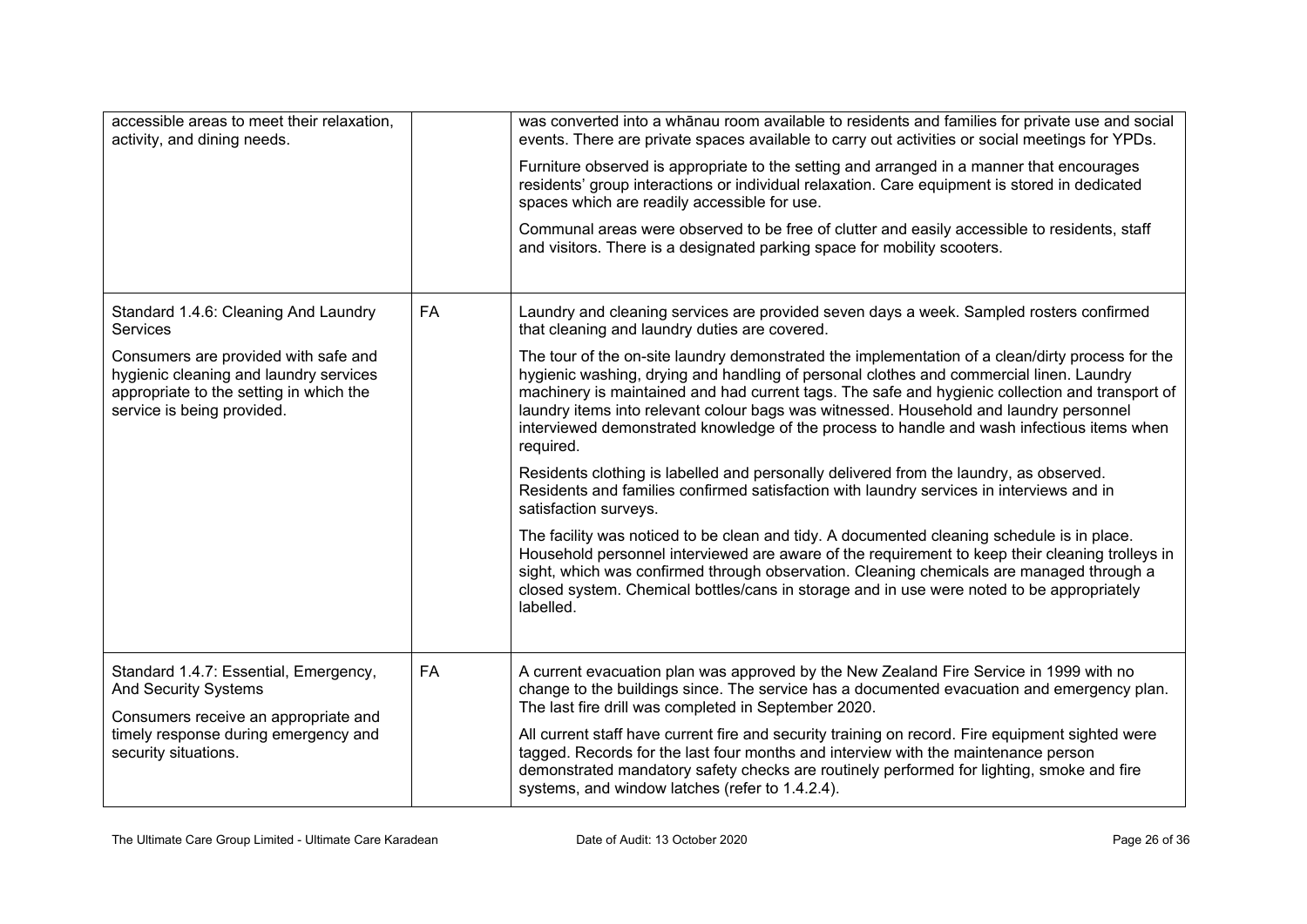|                                                                                                                              |           | A documented civil defence plan is in place for the facility. There are adequate emergency<br>supplies for the size of the organisation and the needs of the residents, which include the<br>YPDs. Sighted stores in the event of a civil defence emergency include food; fresh water;<br>blankets; emergency lighting; gas barbeques; and continence products. The regional manager<br>explained that they attend a local community civil defence committee to prepare for<br>emergencies. Ultimate Care Group holds an agreement with a regional contractor to supply a<br>generator in case of power failure. |
|------------------------------------------------------------------------------------------------------------------------------|-----------|------------------------------------------------------------------------------------------------------------------------------------------------------------------------------------------------------------------------------------------------------------------------------------------------------------------------------------------------------------------------------------------------------------------------------------------------------------------------------------------------------------------------------------------------------------------------------------------------------------------|
|                                                                                                                              |           | Call bells are available to summon assistance in all residents' areas. Call bell systems are<br>audited monthly to verify physical function by the maintenance person interviewed (1.4.2.4).<br>The maintenance person and roving FM demonstrated a process to address faulty call bell<br>systems in a timely manner if required. Interview described the electronic call bell system as<br>automatically alerting the regional manager of unanswered calls bells after a prescribed time<br>(refer to 1.3.3.3).                                                                                                |
|                                                                                                                              |           | All RNs and the DT hold a documented first aid certificate, as well as the maintenance person<br>interviewed.                                                                                                                                                                                                                                                                                                                                                                                                                                                                                                    |
|                                                                                                                              |           | The facility buildings are restricted from external access and secured after-hours.                                                                                                                                                                                                                                                                                                                                                                                                                                                                                                                              |
|                                                                                                                              |           | There is an emergency stock of PPE supplies observed to be stored on-site and also available<br>from an UCG regional storage to cover urgent needs of infection control equipment during<br>pandemics.                                                                                                                                                                                                                                                                                                                                                                                                           |
| Standard 1.4.8: Natural Light, Ventilation,<br>And Heating<br>Consumers are provided with adequate                           | FA        | On inspection, all residential areas in use were heated at a comfortable temperature. The<br>regional manager stated that heating would be re-established in the three certified rooms<br>currently used for storage if they were required for occupancy.                                                                                                                                                                                                                                                                                                                                                        |
| natural light, safe ventilation, and an<br>environment that is maintained at a safe                                          |           | Rooms and common living areas receive natural light and are ventilated. Each room has an<br>external window that can open from inside for ventilation.                                                                                                                                                                                                                                                                                                                                                                                                                                                           |
| and comfortable temperature.                                                                                                 |           | The facility has a designated external smoking area for residents if needed. At the time of audit<br>there were no residents who smoked.                                                                                                                                                                                                                                                                                                                                                                                                                                                                         |
| Standard 3.1: Infection control<br>management<br>There is a managed environment, which<br>minimises the risk of infection to | <b>FA</b> | There is an infection control programme that is developed by the infection control quality<br>manager at organisational level and is appropriate for the size and complexity of the service.<br>The responsibility for implementation and monitoring of the programme is the infection<br>prevention control coordinator (IPCC), who is the CSM. A signed position description was                                                                                                                                                                                                                               |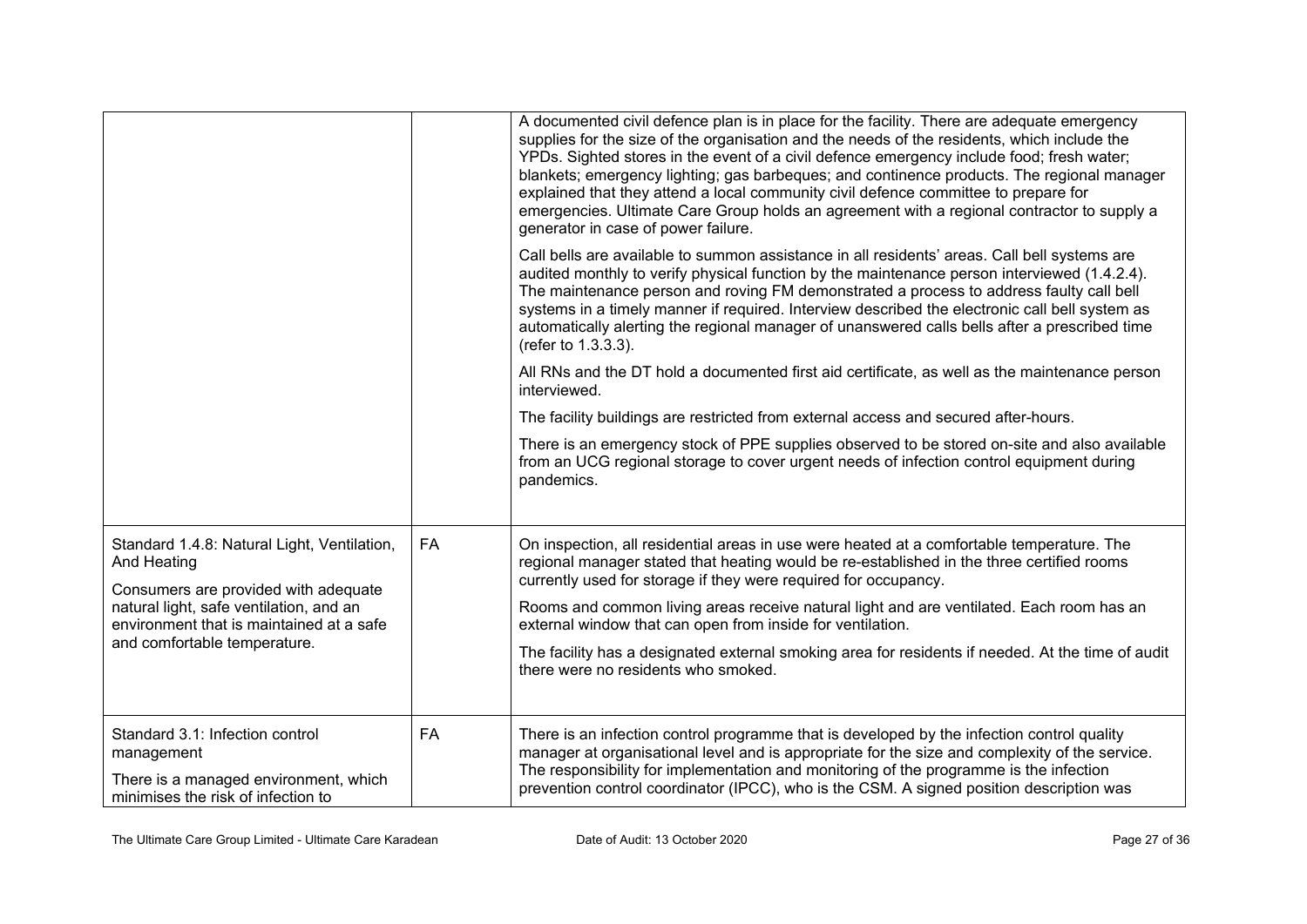| consumers, service providers, and<br>visitors. This shall be appropriate to the<br>size and scope of the service.                                                                                                                                                                                                                                                                                             |           | sighted.<br>The infection control audits are undertaken and communicated to the infection control quality<br>manager at head office.<br>Visitors are asked not to visit if they are unwell. Influenza vaccines are offered annually to<br>residents and staff. Hand sanitisers and hand basins are available throughout the facility.<br>Isolation trolleys are pre-stocked and on-site for use if required.                                                                                                                                                          |
|---------------------------------------------------------------------------------------------------------------------------------------------------------------------------------------------------------------------------------------------------------------------------------------------------------------------------------------------------------------------------------------------------------------|-----------|-----------------------------------------------------------------------------------------------------------------------------------------------------------------------------------------------------------------------------------------------------------------------------------------------------------------------------------------------------------------------------------------------------------------------------------------------------------------------------------------------------------------------------------------------------------------------|
| Standard 3.2: Implementing the infection<br>control programme<br>There are adequate human, physical, and<br>information resources to implement the<br>infection control programme and meet the<br>needs of the organisation.                                                                                                                                                                                  | <b>FA</b> | The IPCC has access to additional information and support from the infection control quality<br>manager at the organisation's head office, the local GP, and the infection prevention and<br>control clinical nurse specialist at the DHB. Evidence was sighted to confirm that support has<br>also been sought from the public health unit at the DHB. The IPCC has access to residents'<br>clinical records and laboratory test results, and during interview confirmed that results were<br>monitored to ensure timely treatment and resolution of any infections. |
| Standard 3.3: Policies and procedures<br>Documented policies and procedures for<br>the prevention and control of infection<br>reflect current accepted good practice and<br>relevant legislative requirements and are<br>readily available and are implemented in<br>the organisation. These policies and<br>procedures are practical, safe, and<br>appropriate/suitable for the type of service<br>provided. | <b>FA</b> | A suite of infection prevention and control procedures that are relevant to the type of service are<br>available. Interviews with staff confirmed that they were aware of these policies and knew how<br>to access them. Observation during the audit evidenced staff compliance with standard<br>precautions. Not all hard copy infection control policies were current (refer to 1.2.3.4).                                                                                                                                                                          |
| Standard 3.4: Education<br>The organisation provides relevant<br>education on infection control to all<br>service providers, support staff, and<br>consumers.                                                                                                                                                                                                                                                 | PA Low    | Staff interviewed confirmed they had received infection control education, they were able to<br>describe the principles of infection control such as hand hygiene (verified by records sighted).<br>The IPCC stated that education provided to residents included: hand hygiene; coughing<br>etiquette; and eye hygiene, this was confirmed during resident interviews. There was no<br>documented evidence that the IPCC has completed a comprehensive infection control<br>education since their appointment to this position.                                      |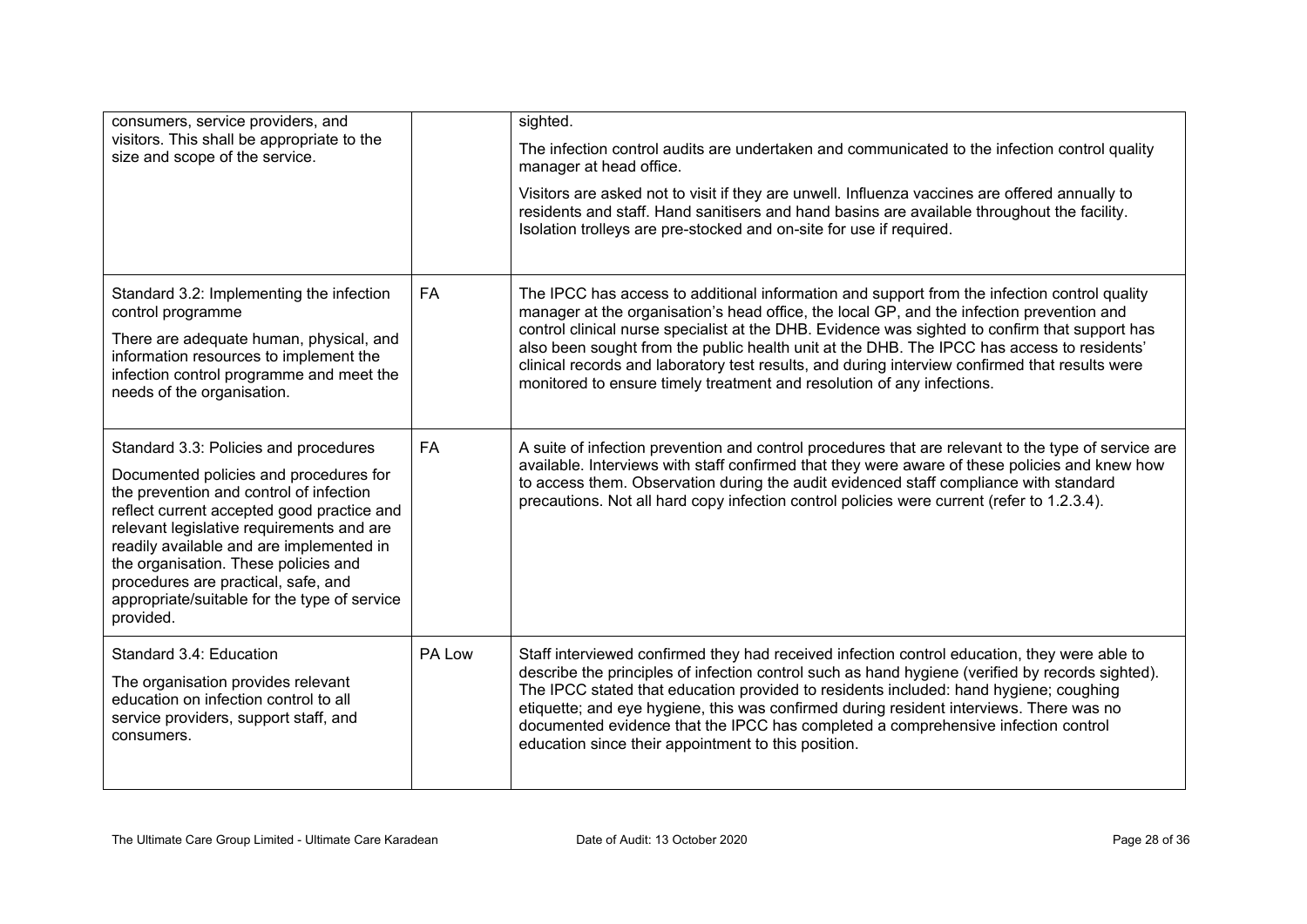| Standard 3.5: Surveillance<br>Surveillance for infection is carried out in<br>accordance with agreed objectives,<br>priorities, and methods that have been<br>specified in the infection control<br>programme. | FA | Surveillance is appropriate to the size and complexity of the service, and includes but is not<br>limited to urinary tract infection, respiratory tract infection, skin and wound, eye and gastro<br>enteritis. All infections are logged into a surveillance spreadsheet, which is sent to the infection<br>control quality manager at head office and is then correlated and analysed to identify trends<br>(refer to 1.2.3.6).<br>Residents with an infection have their care-plans discussed at handovers, to ensure<br>consistency of care. Clinical files reviewed confirmed that short-term care plans for residents<br>with an infection were present.<br>Interviews with staff confirmed they were aware of residents with infections, were able to<br>discuss the care required to treat the infection and reduce the chance of a recurrence of the<br>infection. Staff also confirmed they were provided information at meetings regarding the<br>incidence and type of infections acquired by the residents.<br>There was a norovirus outbreak in October 2019, this was reported to the public health unit of<br>the DHB. Processes were implemented to restrict the spread, which included isolating affected<br>residents and use of isolation trolleys. |
|----------------------------------------------------------------------------------------------------------------------------------------------------------------------------------------------------------------|----|-------------------------------------------------------------------------------------------------------------------------------------------------------------------------------------------------------------------------------------------------------------------------------------------------------------------------------------------------------------------------------------------------------------------------------------------------------------------------------------------------------------------------------------------------------------------------------------------------------------------------------------------------------------------------------------------------------------------------------------------------------------------------------------------------------------------------------------------------------------------------------------------------------------------------------------------------------------------------------------------------------------------------------------------------------------------------------------------------------------------------------------------------------------------------------------------------------------------------------------------------------------------------|
| Standard 2.1.1: Restraint minimisation<br>Services demonstrate that the use of<br>restraint is actively minimised.                                                                                             | FA | There is a restraint minimisation policy which meets the requirements of the standard and<br>provides guidance on the safe use of both restraints and enablers. A restraint coordinator, the<br>CSM, provides support and oversight for enabler and restraint management. During interview<br>the coordinator demonstrated a sound understanding of the organisation's policy and<br>associated roles and responsibilities.<br>All clinical staff receive education on restraint and enabler use at orientation and annually,<br>confirmed by records sighted. Education is also included on de-escalation and challenging<br>behaviours.<br>On the day of audit, there were no residents using either a restraint or requesting an enabler.                                                                                                                                                                                                                                                                                                                                                                                                                                                                                                                            |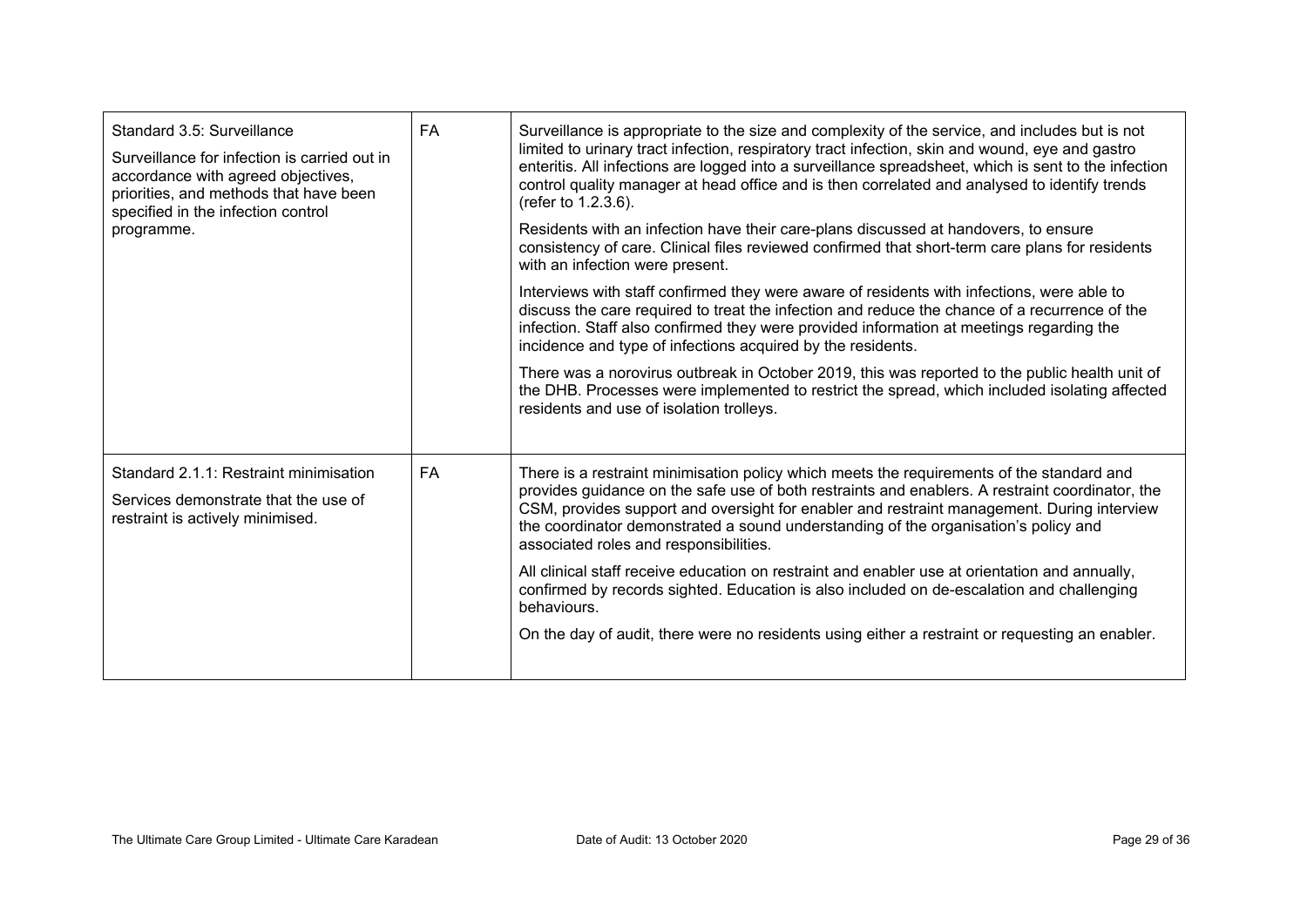### **Specific results for criterion where corrective actions are required**

Where a standard is rated partially attained (PA) or unattained (UA) specific corrective actions are recorded under the relevant criteria for the standard. The following table contains the criterion where corrective actions have been recorded.

Criterion can be linked to the relevant standard by looking at the code. For example, a Criterion 1.1.1.1: Service providers demonstrate knowledge and understanding of consumer rights and obligations, and incorporate them as part of their everyday practice relates to Standard 1.1.1: Consumer Rights During Service Delivery in Outcome 1.1: Consumer Rights.

If there is a message "no data to display" instead of a table, then no corrective actions were required as a result of this audit.

| <b>Criterion with</b><br>desired outcome                                                                                                                                                                                                                                           | <b>Attainment</b><br>Rating | <b>Audit Evidence</b>                                                                                                                                                                                                                                                                                                                                                                                                                                                                                                                                                                                                 | <b>Audit Finding</b>                                                                                                                                 | <b>Corrective</b><br>action<br>required and<br>timeframe for<br>completion<br>(days)                                                |
|------------------------------------------------------------------------------------------------------------------------------------------------------------------------------------------------------------------------------------------------------------------------------------|-----------------------------|-----------------------------------------------------------------------------------------------------------------------------------------------------------------------------------------------------------------------------------------------------------------------------------------------------------------------------------------------------------------------------------------------------------------------------------------------------------------------------------------------------------------------------------------------------------------------------------------------------------------------|------------------------------------------------------------------------------------------------------------------------------------------------------|-------------------------------------------------------------------------------------------------------------------------------------|
| Criterion 1.2.3.4<br>There is a document<br>control system to<br>manage the policies<br>and procedures. This<br>system shall ensure<br>documents are<br>approved, up to date,<br>available to service<br>providers and<br>managed to preclude<br>the use of obsolete<br>documents. | PA Low                      | A current document control policy explains the system to manage the<br>organisation policies and procedures available to staff.<br>Managers, nurses and the administration person interviewed verified that they<br>have access to current electronic copies of UCG documents, and that they are<br>alerted to changes of policies in due course.<br>A sighted hard copy policies manual is available to all staff. Staff<br>acknowledgment of new printed policies is recorded on quality control sheets.<br>However, the observed manual did not consistently reflect the latest versions<br>of policies and forms. | Hard copy<br>policies and<br>procedures<br>available in the<br>facility do not<br>consistently<br>evidence the<br>latest version of<br>the document. | Ensure all hard<br>copies of<br>policies and<br>procedures<br>available to<br>staff reflect<br>current<br>documentation.<br>90 days |
| Criterion 1.2.3.6<br>Quality improvement                                                                                                                                                                                                                                           | <b>PA</b><br>Moderate       | Quality data collected and observed includes but is not limited to: clinical<br>indicators of falls; pressure injuries; skin tears; medication events; unexplained                                                                                                                                                                                                                                                                                                                                                                                                                                                    | Quality<br>improvement                                                                                                                               | Ensure quality<br>improvement                                                                                                       |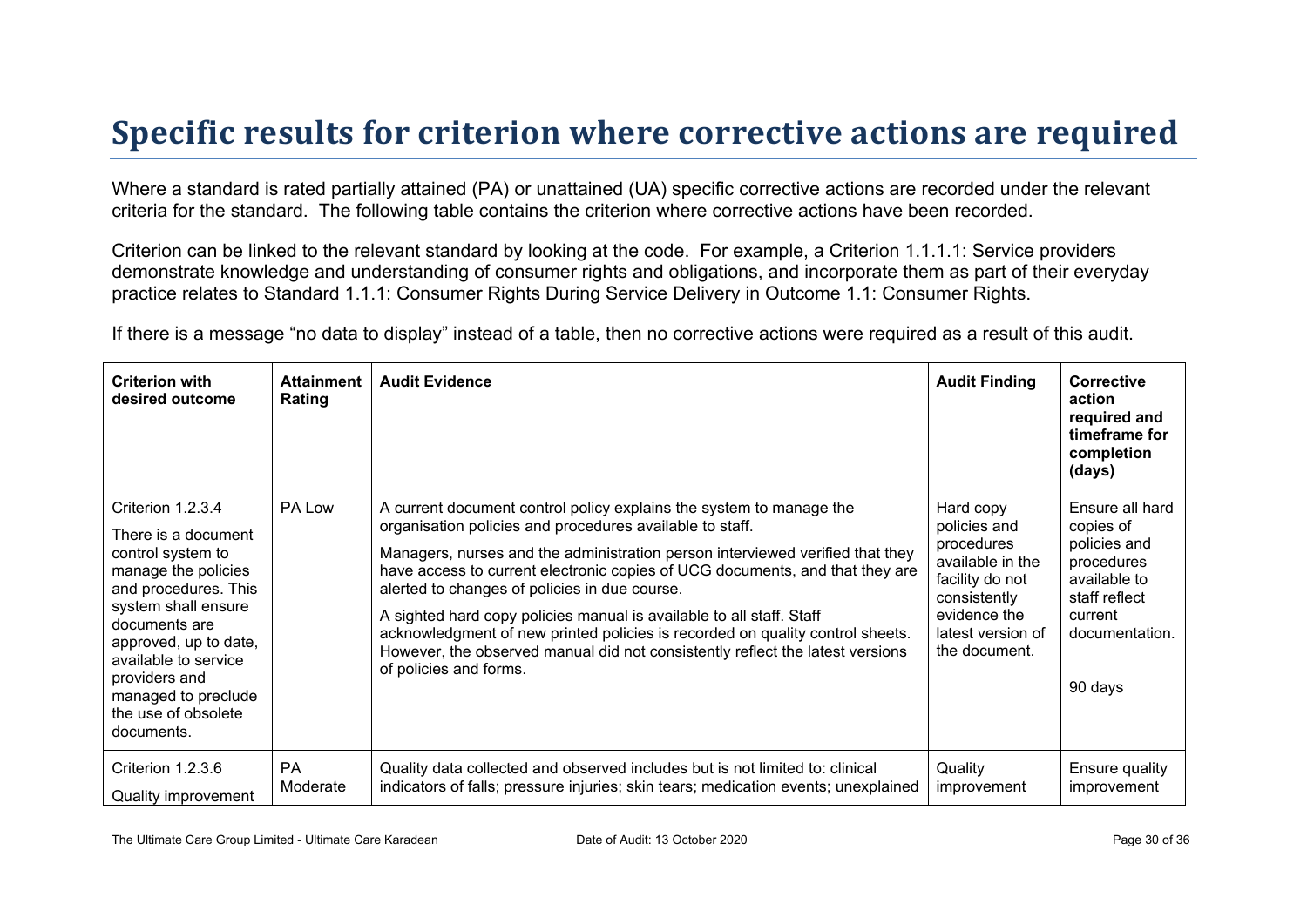| data are collected,<br>analysed, and<br>evaluated and the<br>results communicated<br>to service providers<br>and, where<br>appropriate,<br>consumers. |                | weight loss; infections; and non-clinical indicators of hazards and incidents;<br>education attendances and residents' satisfaction. Data is required to be<br>logged into an electronic system that supports a reporting process to the FM<br>and the regional manager. However, review of documentation and<br>management interviews evidenced that internal audits were not always<br>implemented according to the documented electronic schedule, and that<br>electronic data included for analysis was not always accurate, for example for<br>staff education data and residents' falls.                                                                    | data is not<br>consistently<br>reported,<br>evaluated, and<br>communicated<br>to service<br>providers.                  | data is<br>consistently<br>reported,<br>evaluated, and<br>communicated<br>to service<br>providers.             |
|-------------------------------------------------------------------------------------------------------------------------------------------------------|----------------|-------------------------------------------------------------------------------------------------------------------------------------------------------------------------------------------------------------------------------------------------------------------------------------------------------------------------------------------------------------------------------------------------------------------------------------------------------------------------------------------------------------------------------------------------------------------------------------------------------------------------------------------------------------------|-------------------------------------------------------------------------------------------------------------------------|----------------------------------------------------------------------------------------------------------------|
|                                                                                                                                                       |                | Documented resident and family satisfaction surveys are conducted annually.<br>Feedback from YPDs is captured through the satisfaction surveys for all<br>residents, and the YPD interviewed confirmed they give continuous one-on-<br>one feedback to the staff and managers. Results from the last residents'<br>satisfaction survey generated corrective plans on the food service and the<br>maintenance of grounds and gardens (refer to 1.2.3.8), with evidence of<br>actions being implemented.                                                                                                                                                            |                                                                                                                         | 90 days                                                                                                        |
|                                                                                                                                                       |                | The facility's quality results are analysed through trends and comparisons with<br>national benchmark for all UCG facilities. Interviewed managers explained the<br>quality reports they compile and review. However, not all clinical indicators<br>were systematically evaluated through self-reflection reports. Evaluation of<br>outcomes from residents' satisfaction surveys; quality projects; internal audits;<br>was not systematically documented in the relevant reports. Quality meetings'<br>summations did not consistently reflect discussion of the corrective actions<br>from internal audits; clinical self-reflections; and incidents reviews. |                                                                                                                         |                                                                                                                |
|                                                                                                                                                       |                | Staff meeting minutes were identified to be available to view in the staff room.<br>However, meetings minutes for all staff did not consistently reflect the<br>discussion of quality achievements or corrective actions from the quality<br>meetings.                                                                                                                                                                                                                                                                                                                                                                                                            |                                                                                                                         |                                                                                                                |
| Criterion 1.2.3.8<br>A corrective action<br>plan addressing<br>areas requiring<br>improvement in order<br>to meet the specified<br>Standard or        | PA<br>Moderate | A documented gap analysis and action plan to improve the quality<br>management systems has been developed for the next twelve months.<br>However, the correction actions from the gap analysis were yet to be fully<br>implemented as verified through interview with the roving FM.<br>There was no consistent evidence of corrective actions being developed from<br>issues raised at health and safety meetings, that included an action plan, a<br>person responsible, and a timeframe. Not all issues identified in residents'                                                                                                                               | A corrective<br>action plan<br>addressing the<br>areas identified<br>as requiring<br>improvement is<br>not consistently | Implement a<br>corrective<br>action plan<br>addressing all<br>areas identified<br>as requiring<br>improvement. |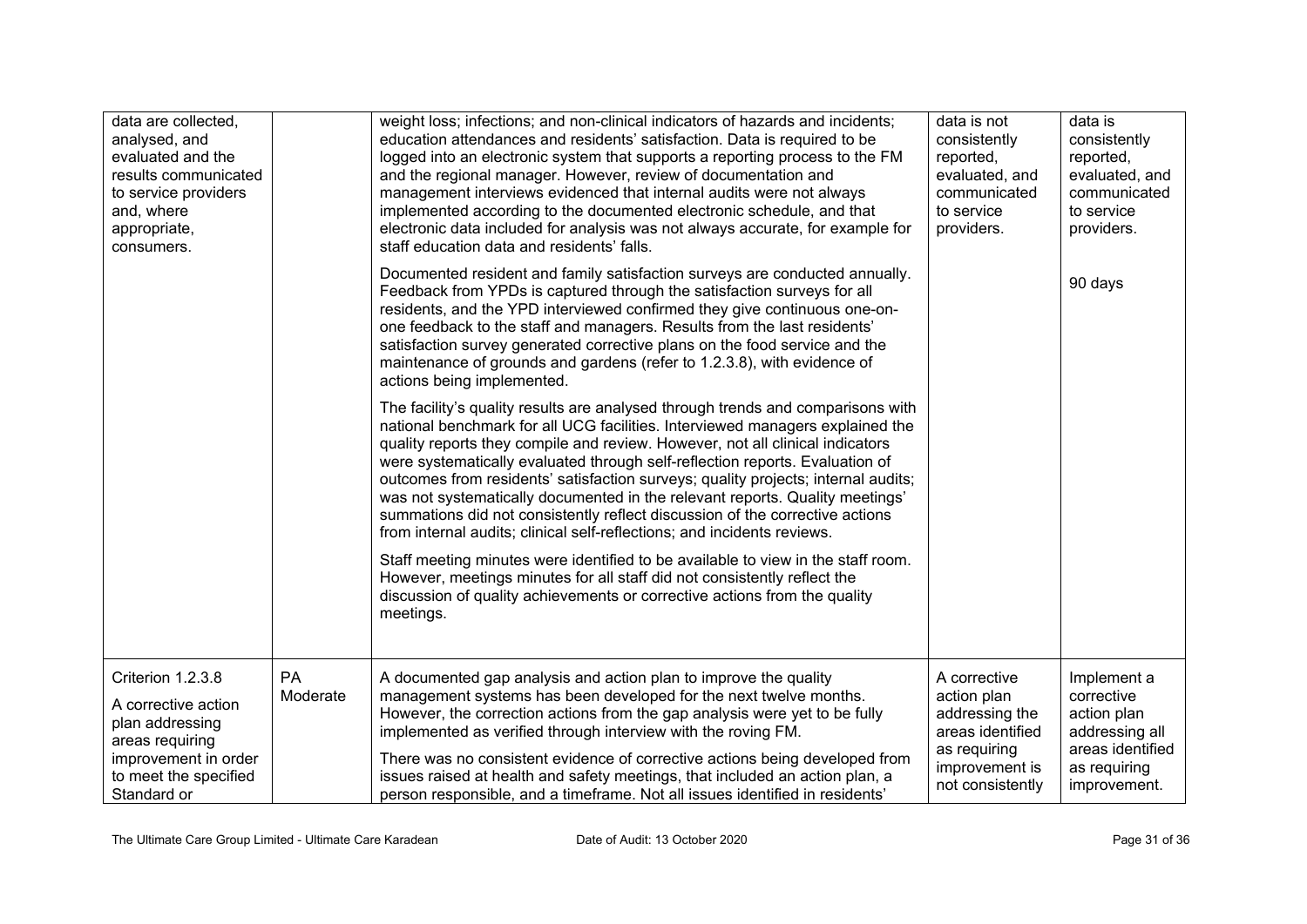| requirements is<br>developed and<br>implemented.                                                                                                                                                                                                       |                       | satisfaction surveys, internal audits, reports' and quality meetings (including<br>falls' incidents) had a documented corrective action plan, and some<br>documented corrective actions had no evidence of follow up, re-evaluation or<br>close-off.                                                                                                                                                                                                                                                                                                                                                                                                                                                                                                                                                                                                                                                                                                                                                     | implemented<br>from meetings,<br>residents'<br>surveys,<br>residents'<br>incidents reports<br>and internal<br>audits.                                                                         | 90 days                                                                                                                                                                                        |
|--------------------------------------------------------------------------------------------------------------------------------------------------------------------------------------------------------------------------------------------------------|-----------------------|----------------------------------------------------------------------------------------------------------------------------------------------------------------------------------------------------------------------------------------------------------------------------------------------------------------------------------------------------------------------------------------------------------------------------------------------------------------------------------------------------------------------------------------------------------------------------------------------------------------------------------------------------------------------------------------------------------------------------------------------------------------------------------------------------------------------------------------------------------------------------------------------------------------------------------------------------------------------------------------------------------|-----------------------------------------------------------------------------------------------------------------------------------------------------------------------------------------------|------------------------------------------------------------------------------------------------------------------------------------------------------------------------------------------------|
| Criterion 1.2.4.3<br>The service provider<br>documents adverse,<br>unplanned, or<br>untoward events<br>including service<br>shortfalls in order to<br>identify opportunities<br>to improve service<br>delivery, and to<br>identify and manage<br>risk. | PA Low                | There is an open disclosure policy in place which encourages the reporting of<br>incidents that can cause actual or potential harm to residents. Interviews with<br>care staff demonstrated their understanding of the reporting and escalation<br>process. Accident/incident forms were observed to be accessible to nursing<br>staff and completed when required. Families are informed of adverse events,<br>as confirmed in clinical records and during residents' interviews. Immediate<br>responses to events are documented.<br>However, neurological observations in response to unwitnessed falls were not<br>always conducted as per policy.                                                                                                                                                                                                                                                                                                                                                   | Unwitnessed<br>falls records do<br>not consistently<br>evidence<br>neurological<br>observations.                                                                                              | Ensure<br>neurological<br>observations<br>are conducted<br>and<br>documented<br>post<br>unwitnessed<br>falls.<br>90 days                                                                       |
| Criterion 1.3.3.3<br>Each stage of service<br>provision<br>(assessment,<br>planning, provision,<br>evaluation, review,<br>and exit) is provided<br>within time frames<br>that safely meet the<br>needs of the<br>consumer.                             | <b>PA</b><br>Moderate | Residents' initial assessments and initial care plans are completed on the<br>residents' admission to the facility. The residents' clinical records sampled,<br>evidenced that not all residents had interRAI assessments and long-term care<br>plans completed within 21 days of their admission.<br>Delay in call bell response had been identified in the results of 2019 residents'<br>surveys and only half of the survey results indicated the residents were<br>satisfied that staff provide assistance in a reasonable timeframe. However,<br>there had been no corrective action developed from this survey (refer to<br>1.2.3.8). The uncollated residents survey results reviewed for 2020 recorded<br>similar results for satisfaction ratings for this question.<br>There were two complaints sighted relating to delays in call bell response<br>times. The complaints were addressed as per Right 10 of the Code, however,<br>there was no evidence of a systemic response to this issue. | i) Not all<br>interRAI<br>assessments<br>and care plans<br>are completed<br>within 21 days of<br>admission.<br>ii) Staff<br>response to call<br>bells was not<br>always actioned<br>promptly. | i) Ensure all<br>interRAI<br>assessments<br>and care plans<br>are completed<br>within 21 days<br>of the<br>residents'<br>admission.<br>ii) Ensure call<br>bells are<br>answered<br>promptly by |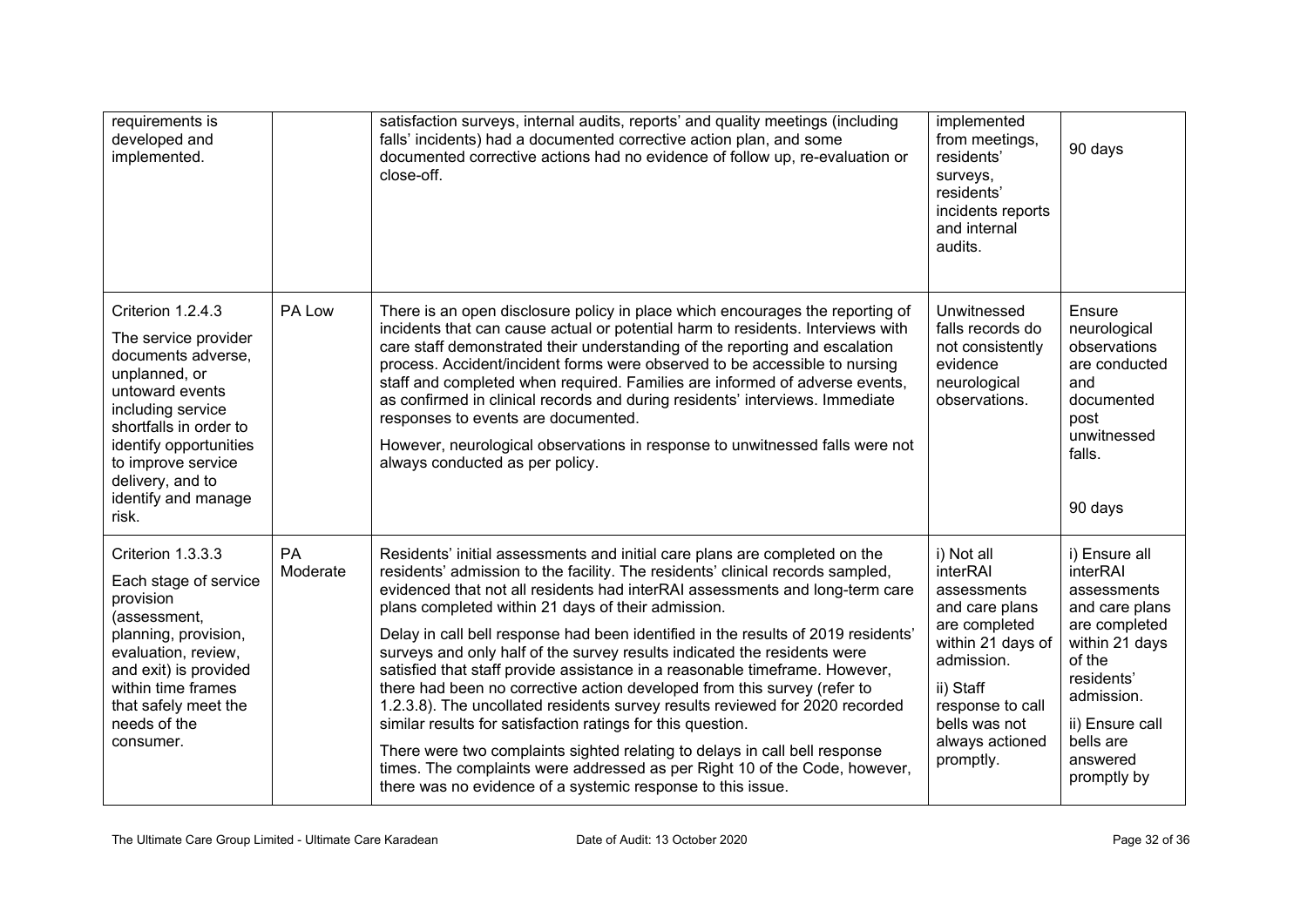|                                                                                                                                                                                                                                       |                       | Staff interviews described difficulties in responding and providing assistance to<br>residents at times due to workload and acuity.<br>On audit days it was observed that the call bells were heard to be activated for<br>extended periods before being answered by staff. Residents and family<br>interviewed reported that call bells take up to 30 minutes to be answered by<br>staff.                                                                                                                                                                                                   |                                                                                                                                                                                                                                                                                                        | staff.<br>90 days                                                                                                                                                                                                                                                              |
|---------------------------------------------------------------------------------------------------------------------------------------------------------------------------------------------------------------------------------------|-----------------------|----------------------------------------------------------------------------------------------------------------------------------------------------------------------------------------------------------------------------------------------------------------------------------------------------------------------------------------------------------------------------------------------------------------------------------------------------------------------------------------------------------------------------------------------------------------------------------------------|--------------------------------------------------------------------------------------------------------------------------------------------------------------------------------------------------------------------------------------------------------------------------------------------------------|--------------------------------------------------------------------------------------------------------------------------------------------------------------------------------------------------------------------------------------------------------------------------------|
| Criterion 1.3.8.2<br>Evaluations are<br>documented,<br>consumer-focused,<br>indicate the degree of<br>achievement or<br>response to the<br>support and/or<br>intervention, and<br>progress towards<br>meeting the desired<br>outcome. | <b>PA</b><br>Moderate | The medical services evaluations are completed within the required<br>timeframes by the GP.<br>Not all clinical files reviewed had interRAI reassessments completed six-<br>monthly nor were all the long-term care plans evaluated at six-monthly<br>intervals. The activities care plans were not always evaluated at the same time<br>as the nursing care plans.                                                                                                                                                                                                                          | i) Not all<br>interRAI<br>reassessments<br>were completed<br>and long-term<br>care plans were<br>not consistently<br>evaluated within<br>required six<br>month<br>timeframes.<br>ii) The activities<br>care plans were<br>not always<br>evaluated at the<br>same time as<br>the nursing care<br>plans. | i) Ensure the<br>interRAI<br>reassessments<br>and the long-<br>term nursing<br>care plan are<br>completed six-<br>monthly.<br>ii) Ensure that<br>the activity<br>care plan is<br>evaluated and<br>reviewed each<br>time the long-<br>term care plan<br>is reviewed.<br>90 days |
| Criterion 1.4.2.4<br>The physical<br>environment<br>minimises risk of<br>harm, promotes safe<br>mobility, aids<br>independence and is<br>appropriate to the                                                                           | PA<br>Moderate        | A maintenance person is employed five days a week for the facility. External<br>contractors are responsible for the testing of biomedical and non-medical<br>equipment. Visible condition of buildings, furnishing and care equipment met<br>requirements. Reactive maintenance processes were identified through<br>observation and interview. Maintenance requests from staff and residents<br>evidenced they are collected daily, filed, actioned, and signed off. However,<br>there is no documented preventative maintenance schedule for the building,<br>equipment and outdoor areas. | i) Hot water<br>temperatures at<br>the sanitary<br>fixtures<br>accessed by<br>residents are not<br>consistently<br>monitored and                                                                                                                                                                       | i) Ensure hot<br>water<br>temperatures<br>are monitored<br>and maintained<br>within safe<br>levels.<br>ii) Develop and                                                                                                                                                         |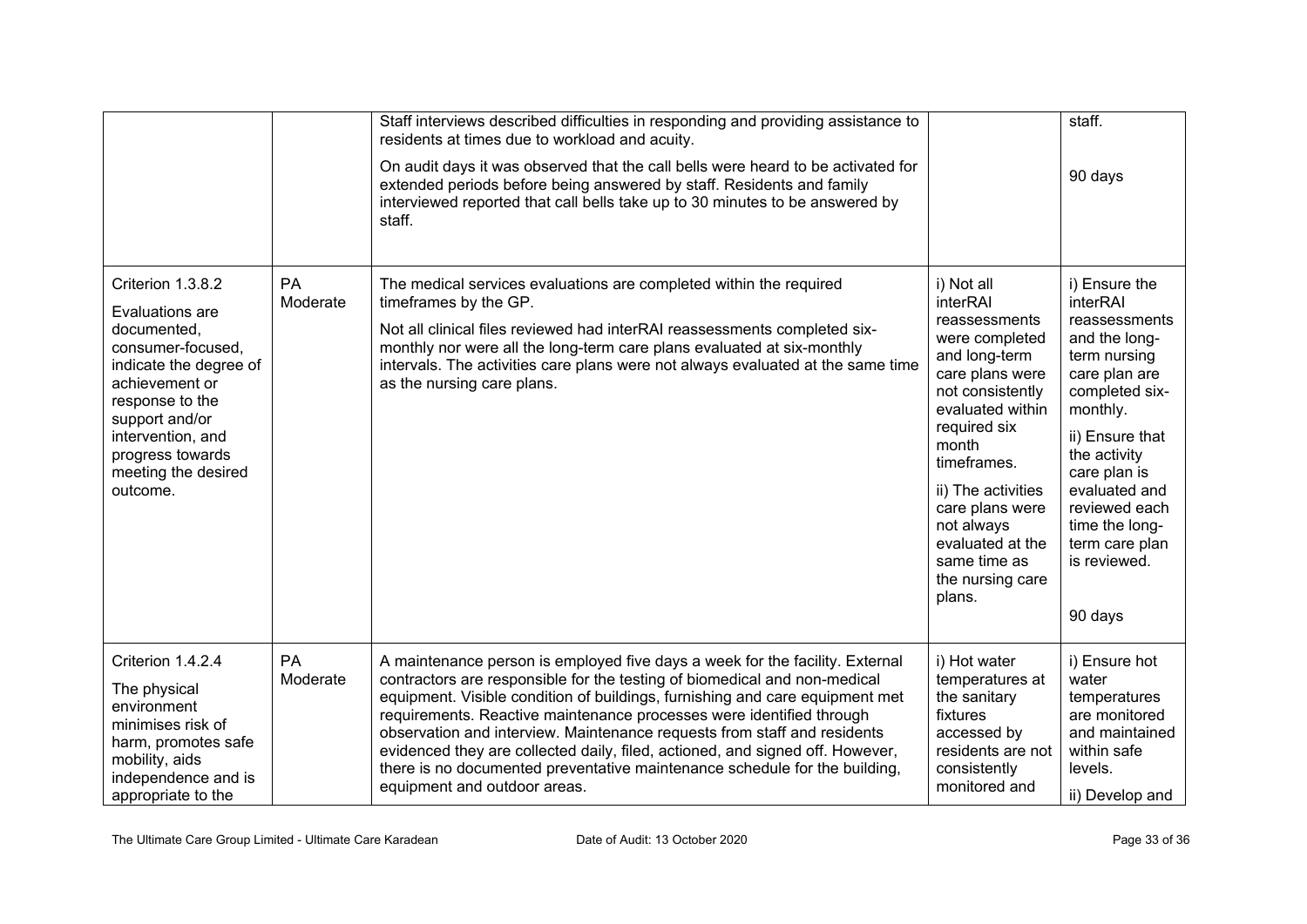| needs of the<br>consumer/group.                                                                                                                             |        | Calibration of the digital probe used to assay the temperatures of fridges,<br>rooms and hot water throughout the facility was demonstrated by the<br>maintenance person. However, the medication room temperature was not<br>monitored as per best practice recommendations for medicine storage areas.<br>Hot water temperatures delivered at sanitary fixtures used by residents for<br>personal hygiene were inconsistently documented since the last audit. Hot<br>water temperatures recorded above the safe limit had no written evidence of<br>implemented actions to minimise the risk of harm to residents. There was no<br>evidence of interventions being implemented to correct the hot water<br>temperatures that exceeded safe level at the delivery points accessed by<br>residents and that presented a risk of scalding. Hot water temperature tested<br>by the audit team at random hot taps and at different times of the day<br>confirmed it could be burning to touch. Interview confirmed that the plumbing<br>system had not been verified to temper the hot water temperatures that<br>regularly exceeded the required level and included of instances of<br>temperatures above 55 degrees Celsius for example.<br>On the day of audit, the maintenance person and roving FM verified the hot<br>water temperatures with a validated calibration probe in key residential areas<br>and reported that: three out of six randomly sampled temperatures<br>superseded the required limit by one to two degrees; and one of 53 degrees<br>Celsius for a shared basin in a common area. This issue was escalated to<br>UCG national management. A plan was articulated and observed to restrict<br>residents' free access to hot showers/hot taps until the hot water system was<br>urgently serviced. The plan includes increased frequency of hot water<br>monitoring, documentation, and implementation of corrective actions until<br>sustainable resolution can be evidenced. | exceed safe<br>levels.<br>ii) There is no<br>evidence of a<br>documented<br>preventative<br>maintenance<br>plan for the<br>facility buildings,<br>equipment, and<br>external<br>grounds.<br>iii) There is no<br>evidence of the<br>medication room<br>temperature<br>being monitored. | implement a<br>preventative<br>maintenance<br>plan that<br>minimises the<br>risk of<br>environmental<br>harm to<br>residents.<br>ii) Ensure<br>medication<br>room<br>temperatures<br>are monitored<br>and maintained<br>within<br>acceptable<br>levels.<br>7 days |
|-------------------------------------------------------------------------------------------------------------------------------------------------------------|--------|--------------------------------------------------------------------------------------------------------------------------------------------------------------------------------------------------------------------------------------------------------------------------------------------------------------------------------------------------------------------------------------------------------------------------------------------------------------------------------------------------------------------------------------------------------------------------------------------------------------------------------------------------------------------------------------------------------------------------------------------------------------------------------------------------------------------------------------------------------------------------------------------------------------------------------------------------------------------------------------------------------------------------------------------------------------------------------------------------------------------------------------------------------------------------------------------------------------------------------------------------------------------------------------------------------------------------------------------------------------------------------------------------------------------------------------------------------------------------------------------------------------------------------------------------------------------------------------------------------------------------------------------------------------------------------------------------------------------------------------------------------------------------------------------------------------------------------------------------------------------------------------------------------------------------------------------------------------------------------------------------------|---------------------------------------------------------------------------------------------------------------------------------------------------------------------------------------------------------------------------------------------------------------------------------------|-------------------------------------------------------------------------------------------------------------------------------------------------------------------------------------------------------------------------------------------------------------------|
| Criterion 3.4.1<br>Infection control<br>education is provided<br>by a suitably qualified<br>person who maintains<br>their knowledge of<br>current practice. | PA Low | The IPCC has held the position since July 2019. They have completed<br>approximately one hour of online training. The IPCC provides infection<br>prevention and control education for staff at the facility.<br>There was no documented evidence that the IPCC had completed infection<br>and control education specific to the role.                                                                                                                                                                                                                                                                                                                                                                                                                                                                                                                                                                                                                                                                                                                                                                                                                                                                                                                                                                                                                                                                                                                                                                                                                                                                                                                                                                                                                                                                                                                                                                                                                                                                  | The IPCC has<br>not completed<br>infection<br>prevention and<br>control<br>education for the<br>infection<br>prevention and                                                                                                                                                           | Ensure the<br>infection<br>prevention and<br>control<br>education to<br>staff is<br>provided by a<br>suitable<br>qualified                                                                                                                                        |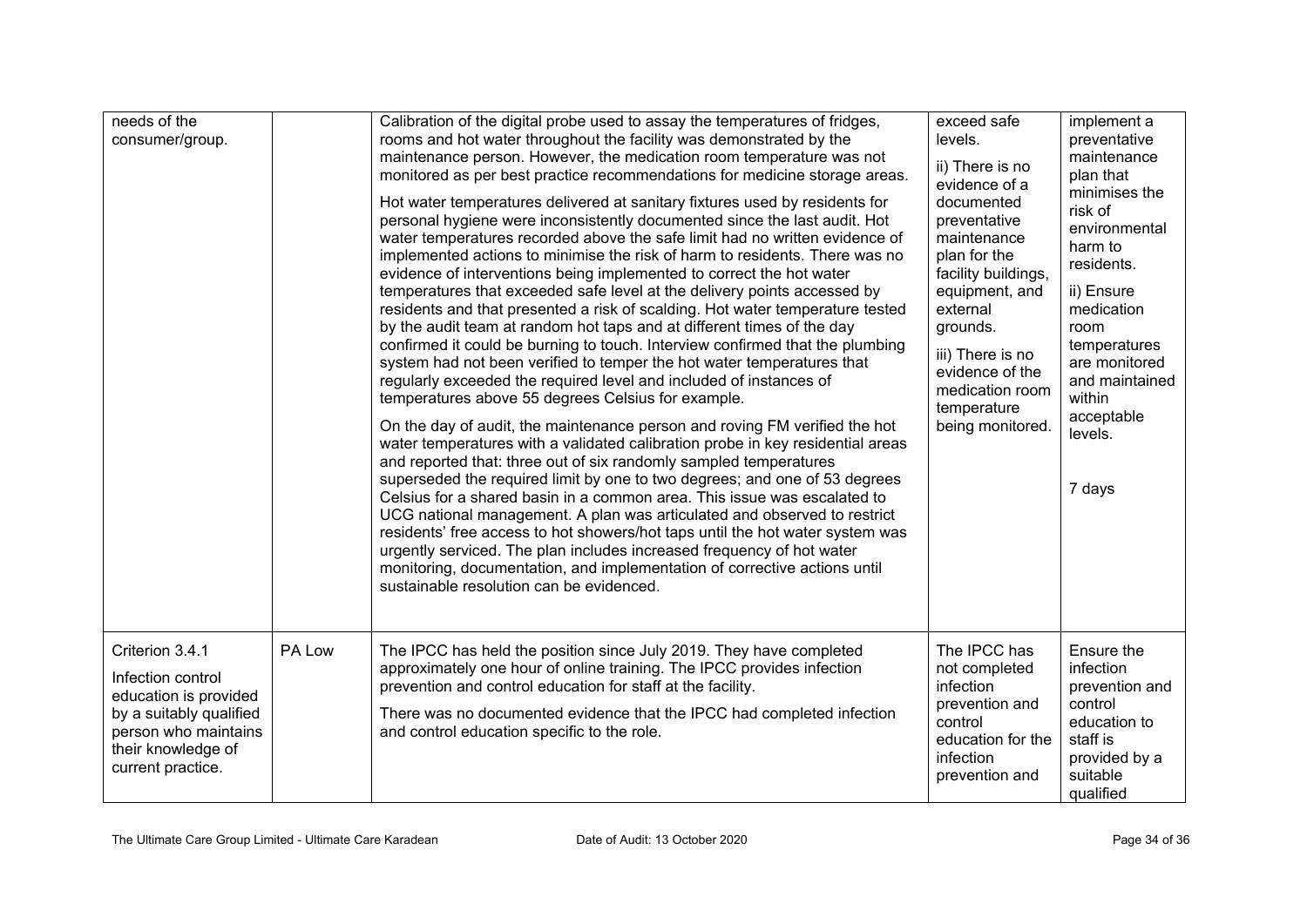|  | control role. | person with<br>knowledge of<br>current<br>practice. |
|--|---------------|-----------------------------------------------------|
|  |               | 90 days                                             |